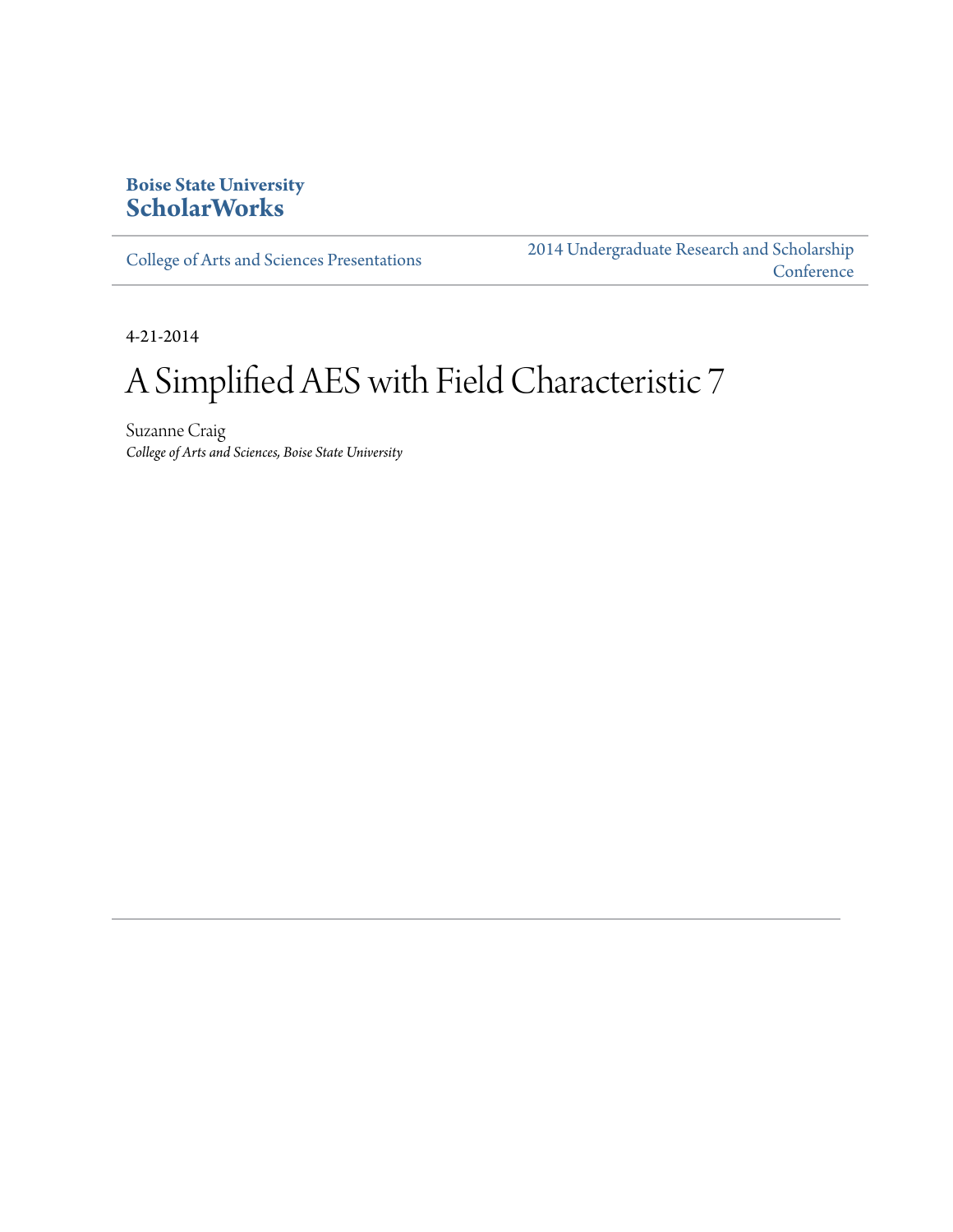#### <span id="page-1-0"></span>A Novel Version of Simplified Rijndael Cryptosystem

Suzanne Craig

Boise State University

#### Boise State Undergraduate Research Conference April 2014

Suzanne Craig (Boise State University) [A Simplified Version of AES](#page-52-0) April 2014 1/31

 $QQ$ 

B.K.

4 0 8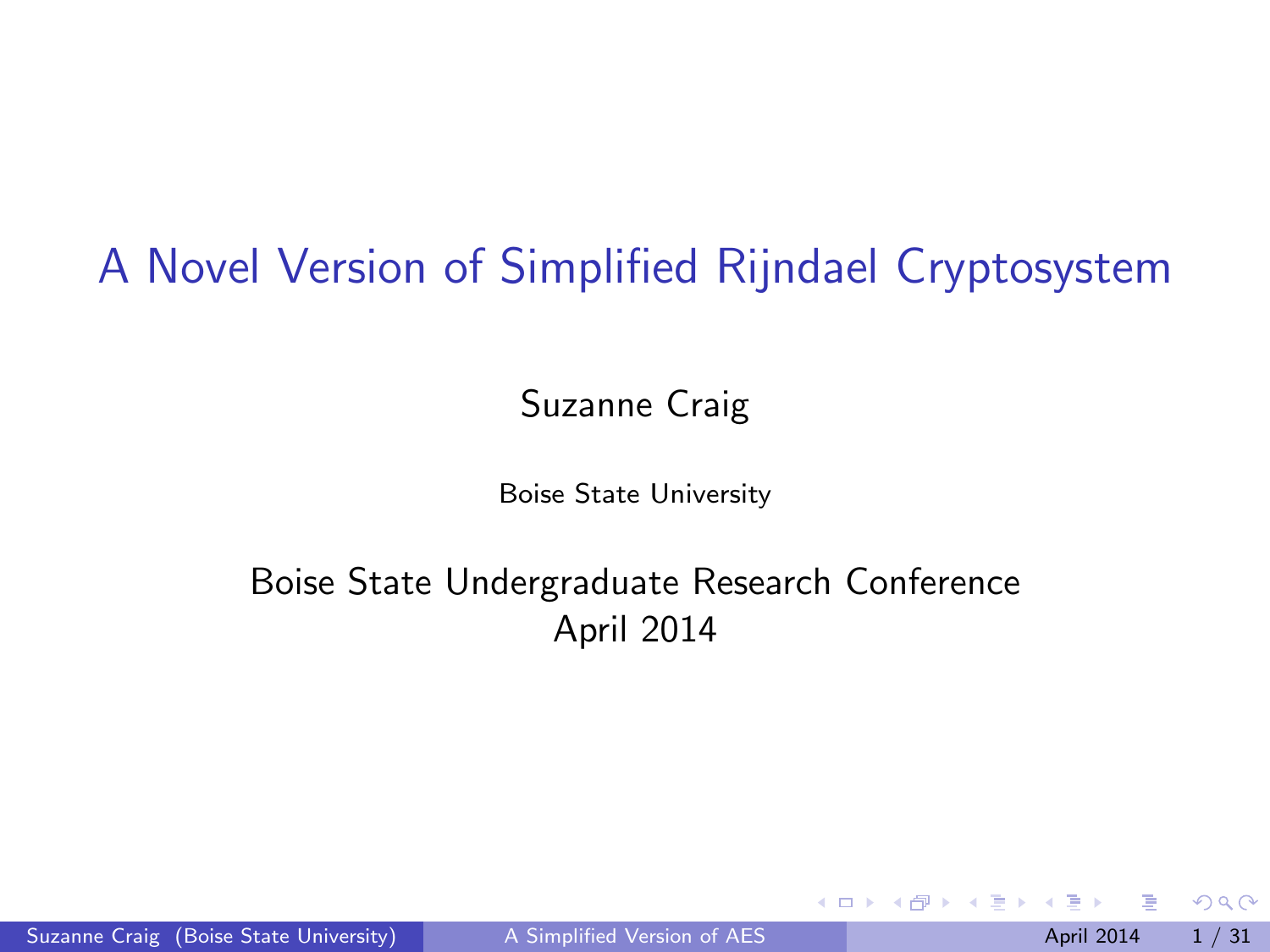#### **Outline**



- 2 [Developing the Cryptosystem](#page-10-0)
- 3 [An Example](#page-24-0)
- 4 [Results and Future Work](#page-47-0)
- 5 [References and Acknowledgements](#page-50-0)

4 0 8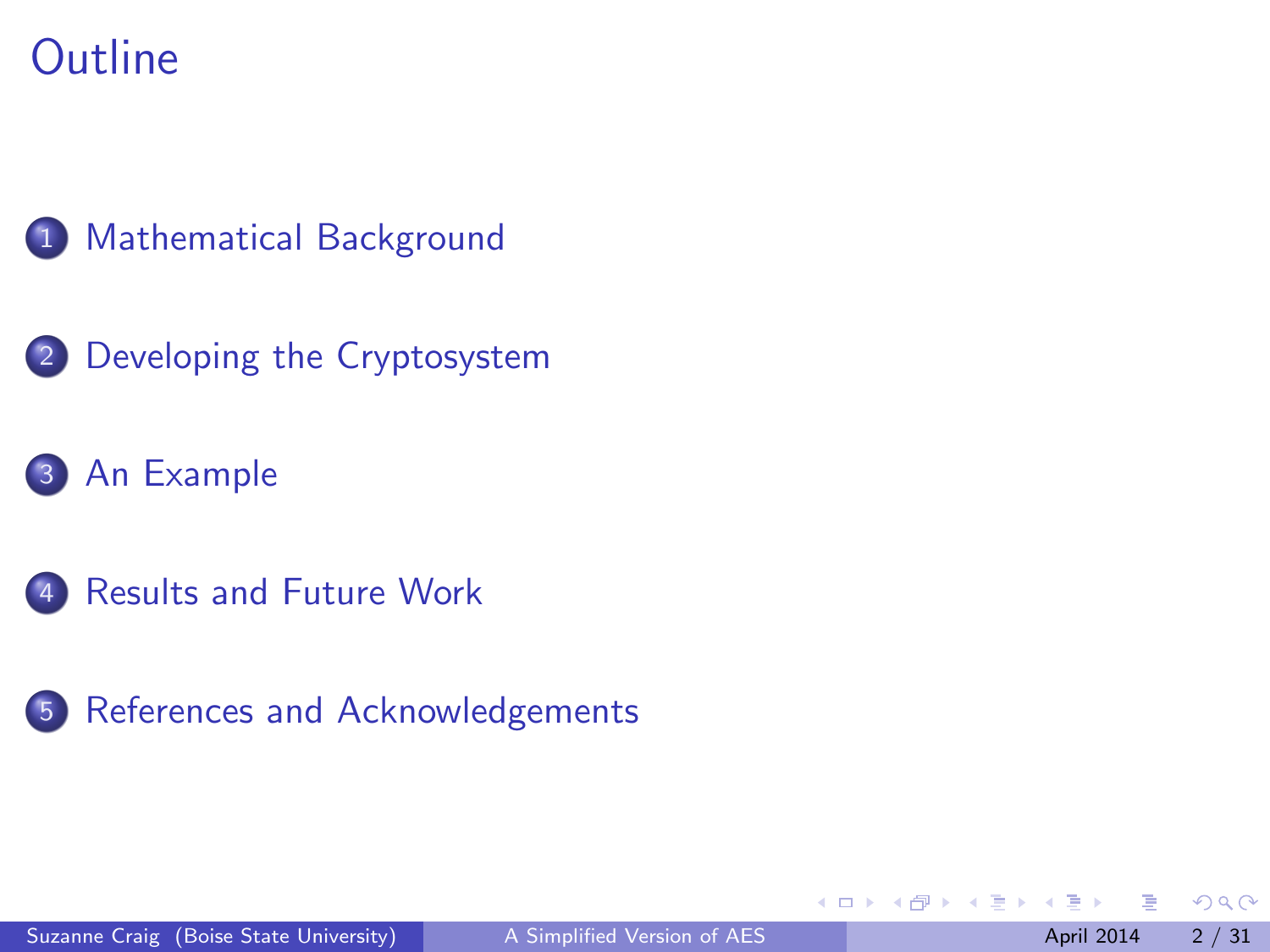### Section 1

#### <span id="page-3-0"></span>[Mathematical Background](#page-3-0)

 $\leftarrow$   $\Box$ 

4 何 ト 4 ヨ ト

舌

 $\mathcal{A}$  .

 $299$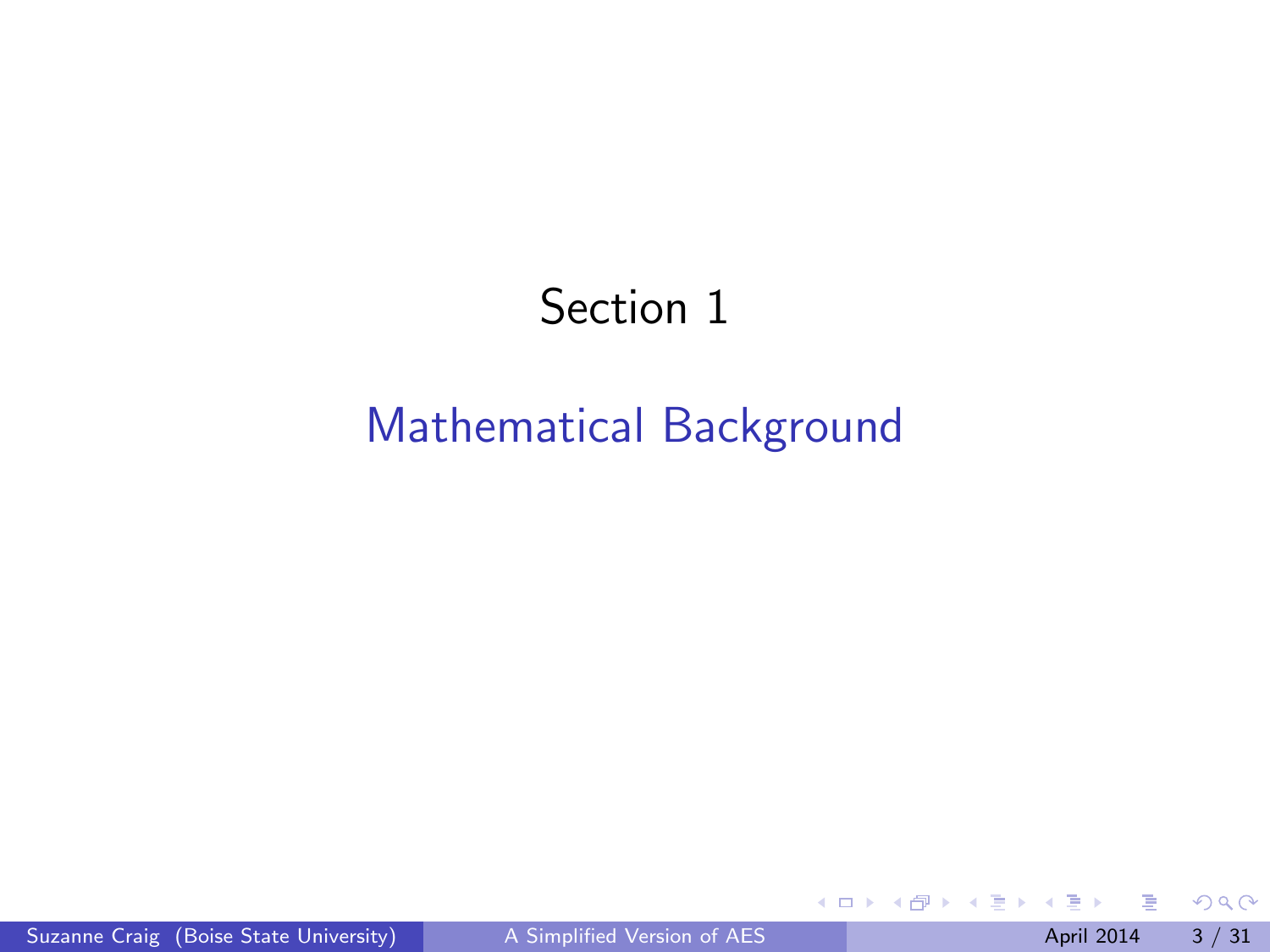### Mathematical Background

#### Definition

A structure formed by the set  $\mathbb F$  with two operations, called multiplication,  $\times$ , and addition,  $+$ , is a field if and only if  $(\mathbb{F}, +)$  is an Abelian group containing an identity element called e,  $(\mathbb{F}/\{e\}, \times)$  is an Abelian group and the law of distributivity applies to  $\times$  over  $+$ .

#### Theorem

All Galois Fields have order p' where p is prime.

 $\Omega$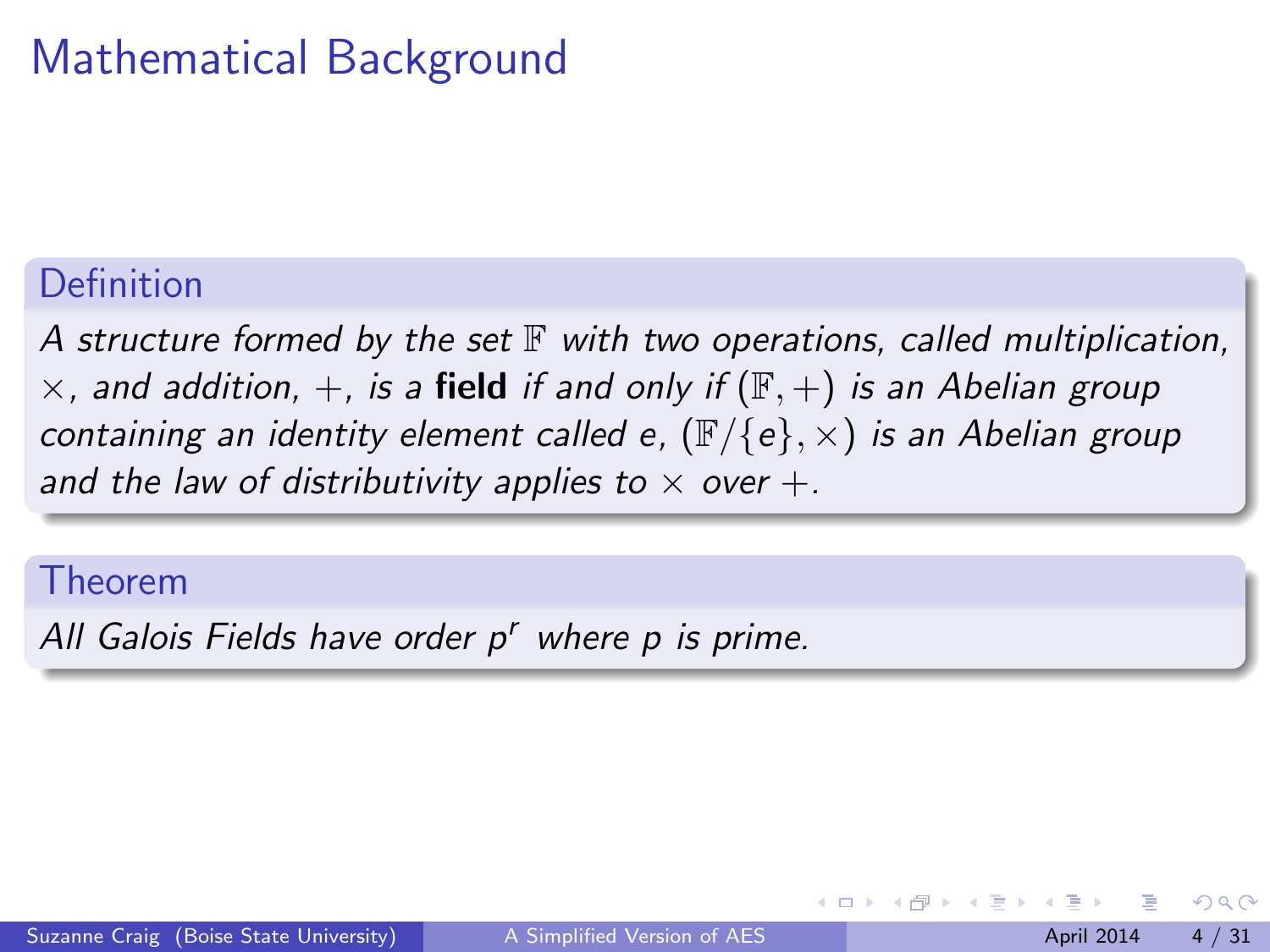### Mathematical Background

#### Definition

A commutative ring is a set with two operations, called multiplication and addition. The set and operators must be such that: the set on addition is an abelian group, multiplication must be associative and commutative, multiplication is distributive over addition and it is commutative over the set.

- When the elements of the set are polynomials of maximum degree  $n$ , it is called a polynomial ring.
- Example: Consider  $GF(2^8)[x]$  and  $f(x) = x^6 + x^3 + x + 1$ . We can rewrite  $f(x)$  as 01001011.

 $200$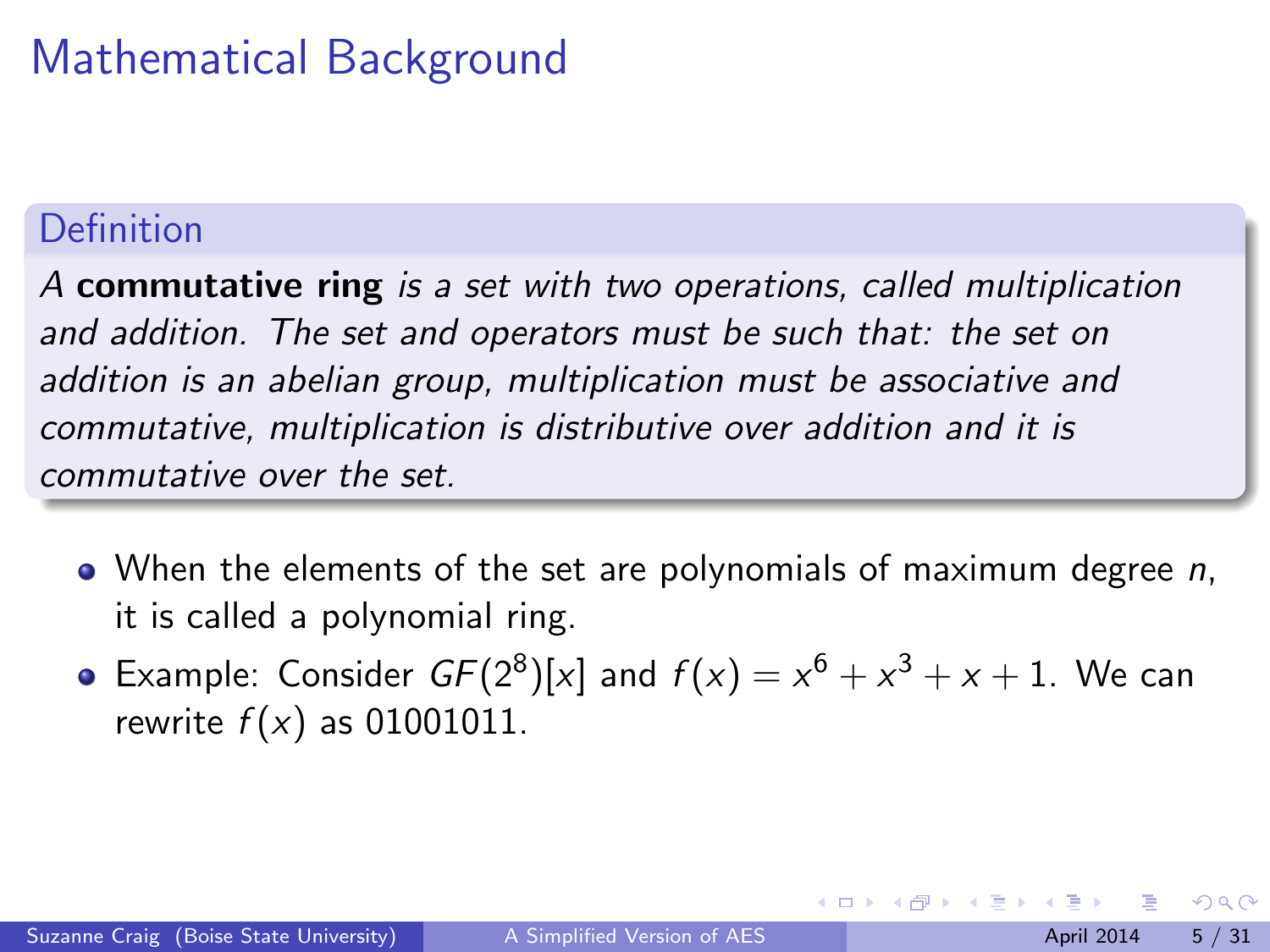### Advanced Encryption Standard



#### Basic Standards

Ring:  $GF(2^8)[x]$ 

4 0 8

- **o** Irreducible Polynomial:  $x^8 + x^4 + x^3 + x + 1$
- **•** Block Size: 128 bits
- Key Size: 128, 192 or 256 bits

#### Figure: AES Structure

Ŧь

 $\Omega$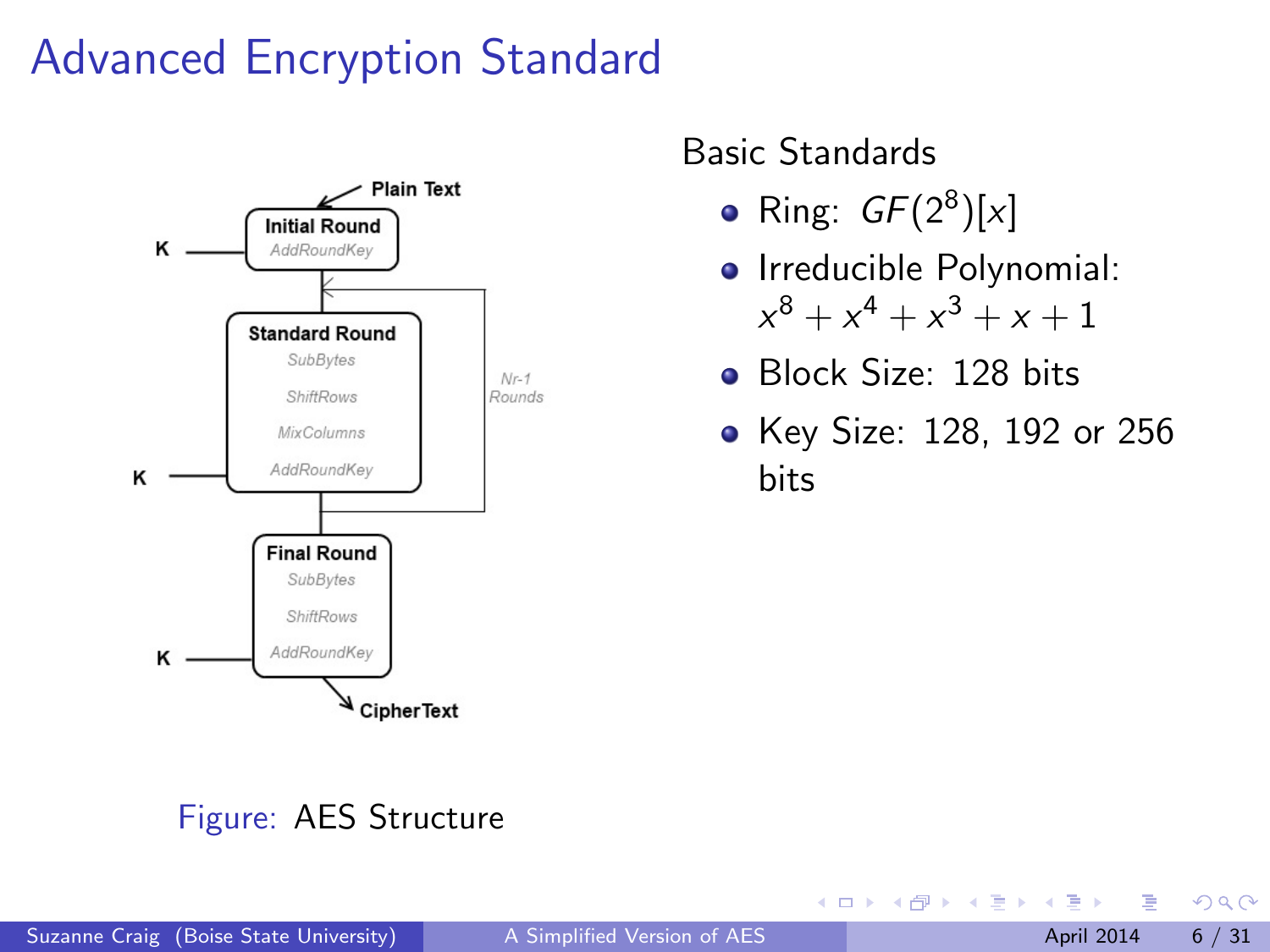### Simplified AES



#### Basic Standards

- Field:  $GF(7^5)[x]$
- Irreducible Polynomial:  $x^5 + 4x + 1$
- **Block Size: 80 rits**
- Key Size: 17 rits

4 0 8

#### Figure: AES Structure.

 $QQ$ 

 $\mathbf{A}$  . The  $\mathbf{A}$ 

∋ »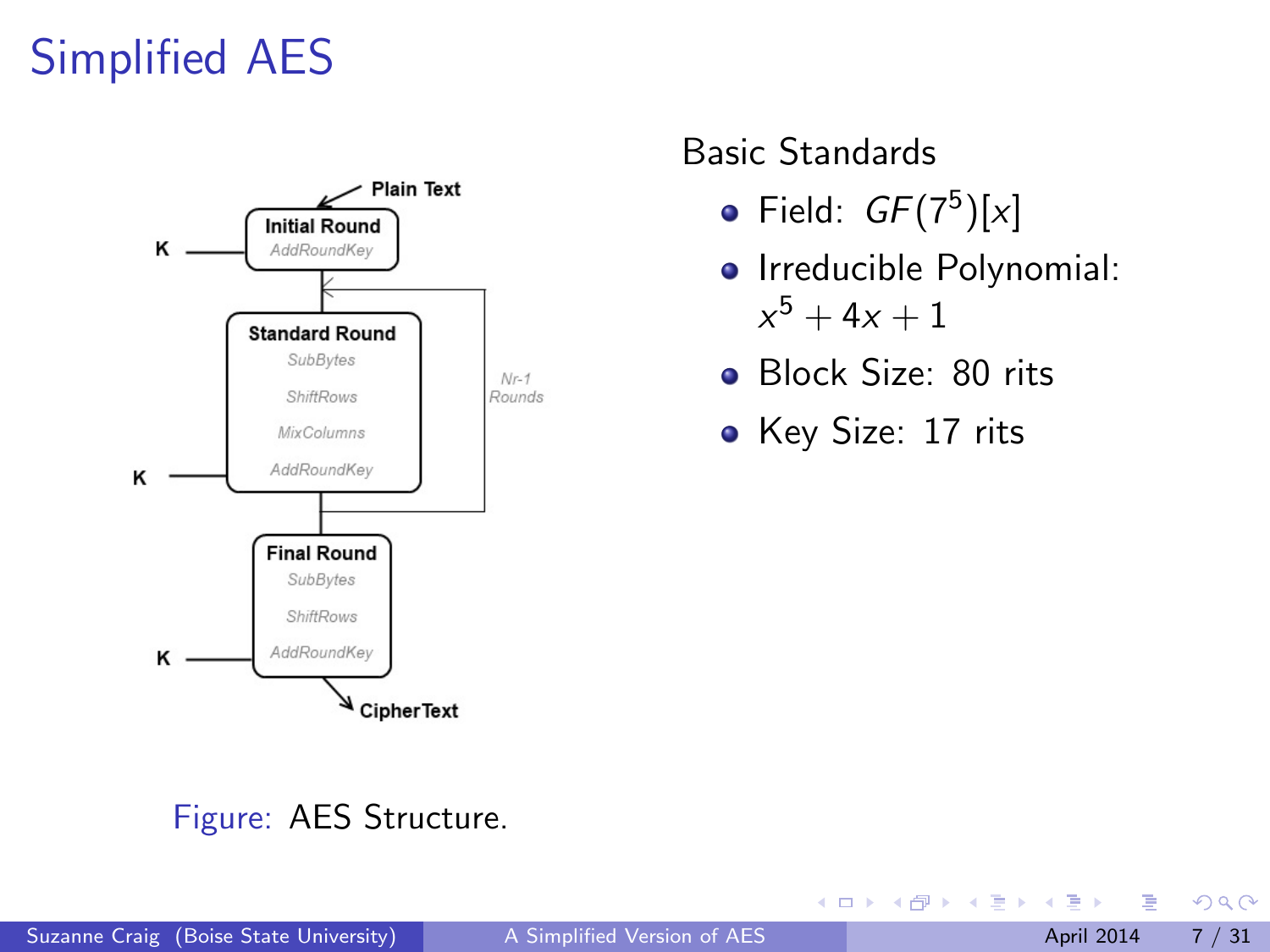### Simplified AES



#### Figure: AES Structure.

#### Basic Standards

- Field:  $GF(7^5)[x]$
- Irreducible Polynomial:  $x^5 + 4x + 1$
- **Block Size: 80 rits**
- Key Size: 17 rits

So, what's a rit?

4 0 8

#### Suzanne Craig (Boise State University) [A Simplified Version of AES](#page-1-0) April 2014 7 / 31

 $QQ$ 

オ 理

∋ »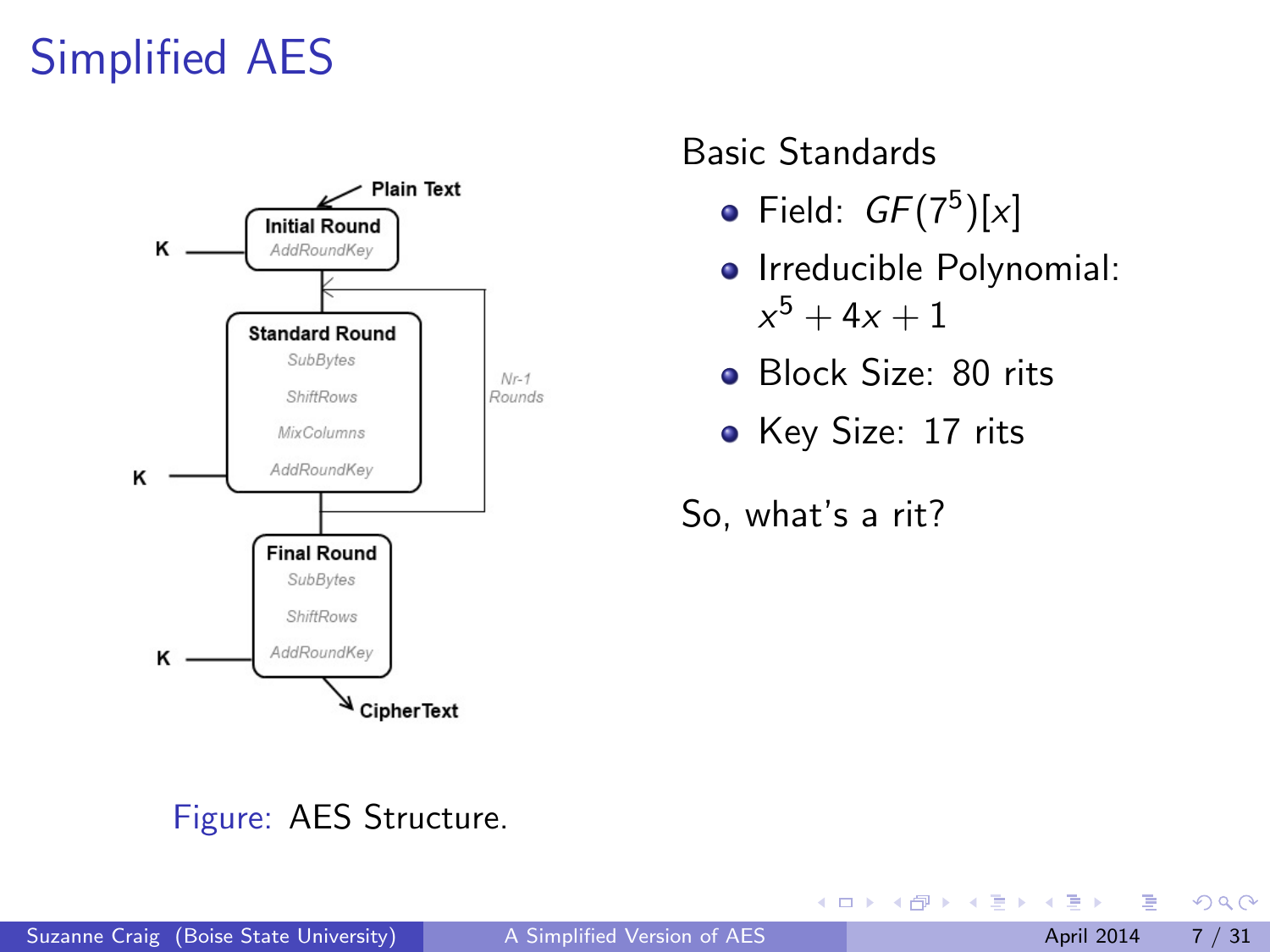### <span id="page-9-0"></span>Simplified AES



#### Basic Standards

- Field:  $GF(7^5)[x]$
- **o** Irreducible Polynomial:  $x^5 + 4x + 1$
- Block Size: 80 rits
- Key Size: 17 rits

So, what's a rit?

And why those sizes?

4 0 8

#### Figure: AES Structure.

ЭX.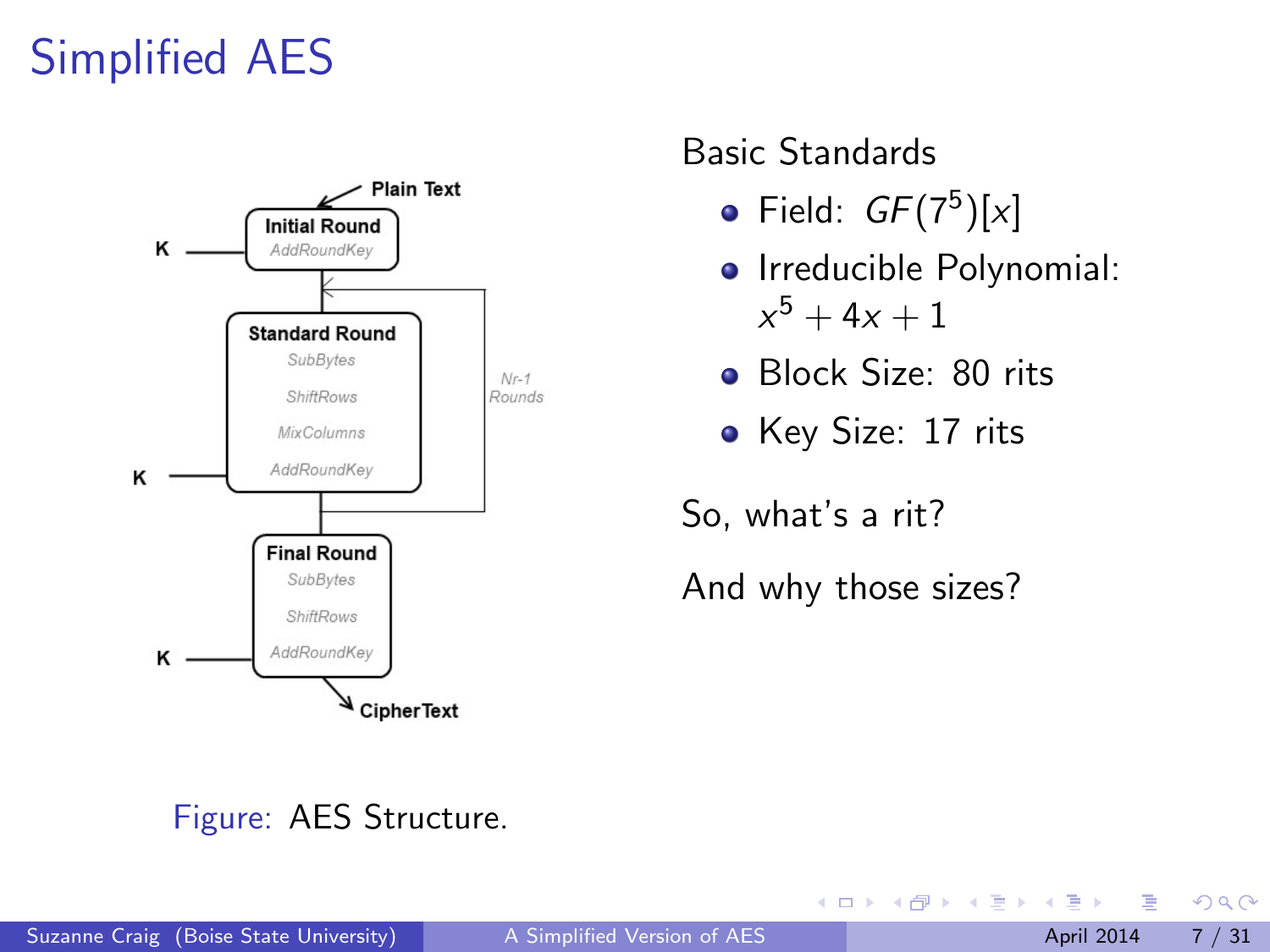### Section 2

#### <span id="page-10-0"></span>[Developing the Cryptosystem](#page-10-0)

4 日下

∢●  $\rightarrow$  一本 語 下

舌

 $\mathcal{A}$  .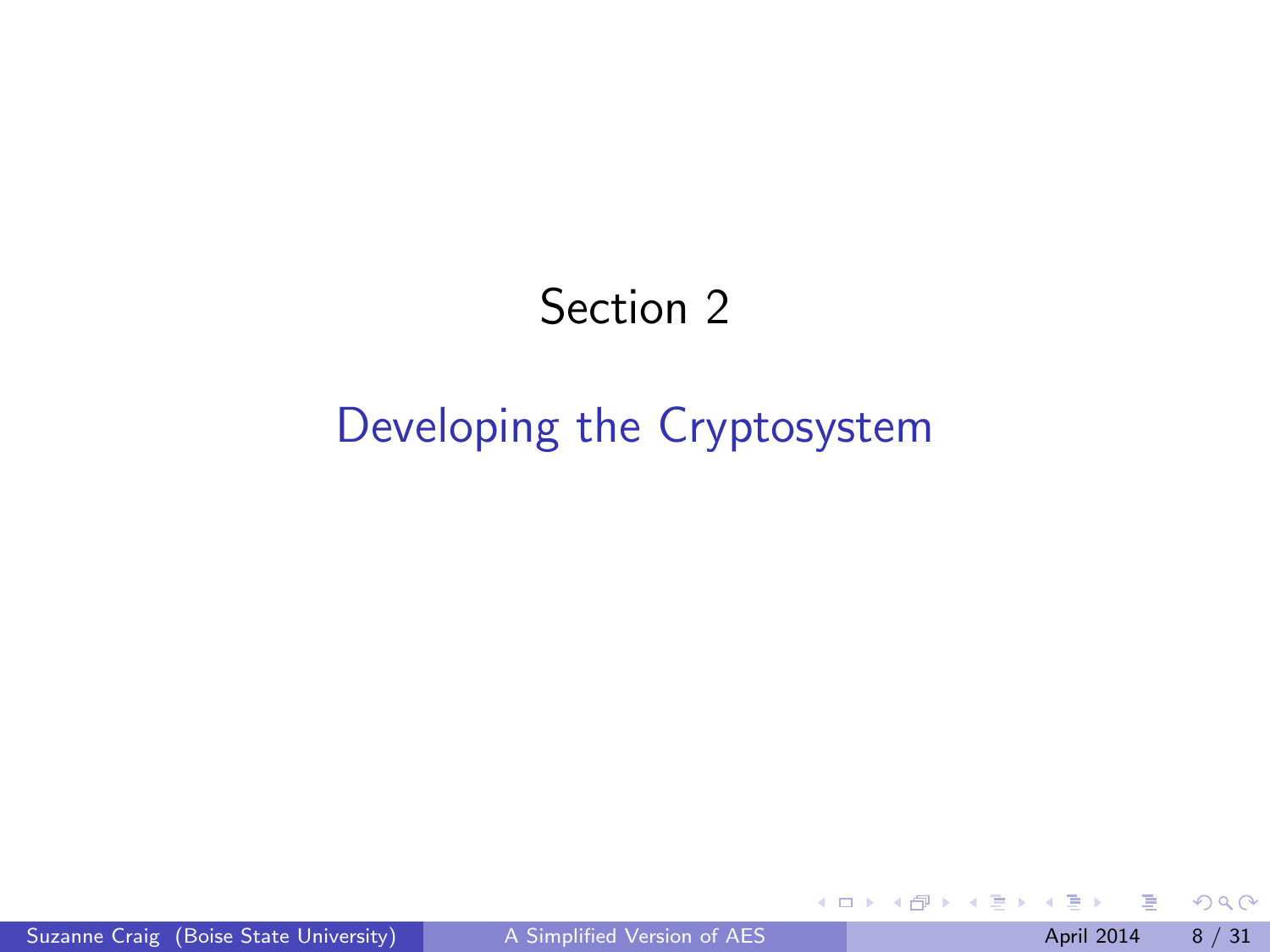### <span id="page-11-0"></span>Choosing the Field

#### Corollary 34

Let  $p > 2$  be a prime. Then the set of s-round Rijndael-like functions do not form a group if

- $\bullet$  s is even and  $\rho$  is odd, or else
- **2** s is odd and either  $\pi$  or  $\lambda$  is odd

<sup>1&</sup>lt;br><sup>1</sup> Babink[o](#page-11-0)stova, et. al, *Algebraic properties of generalized Rijndael-like ciphers*,**[Gr](#page-10-0)o[ups](#page-12-0) [C](#page-23-0)o[m](#page-12-0)[ple](#page-13-0)[xi](#page-9-0)[ty](#page-10-0) C[ry](#page-24-0)[pt](#page-9-0)[ol](#page-10-0)[og](#page-23-0)[y](#page-24-0)**[, 20](#page-1-0)[13.](#page-52-0)  $QQ$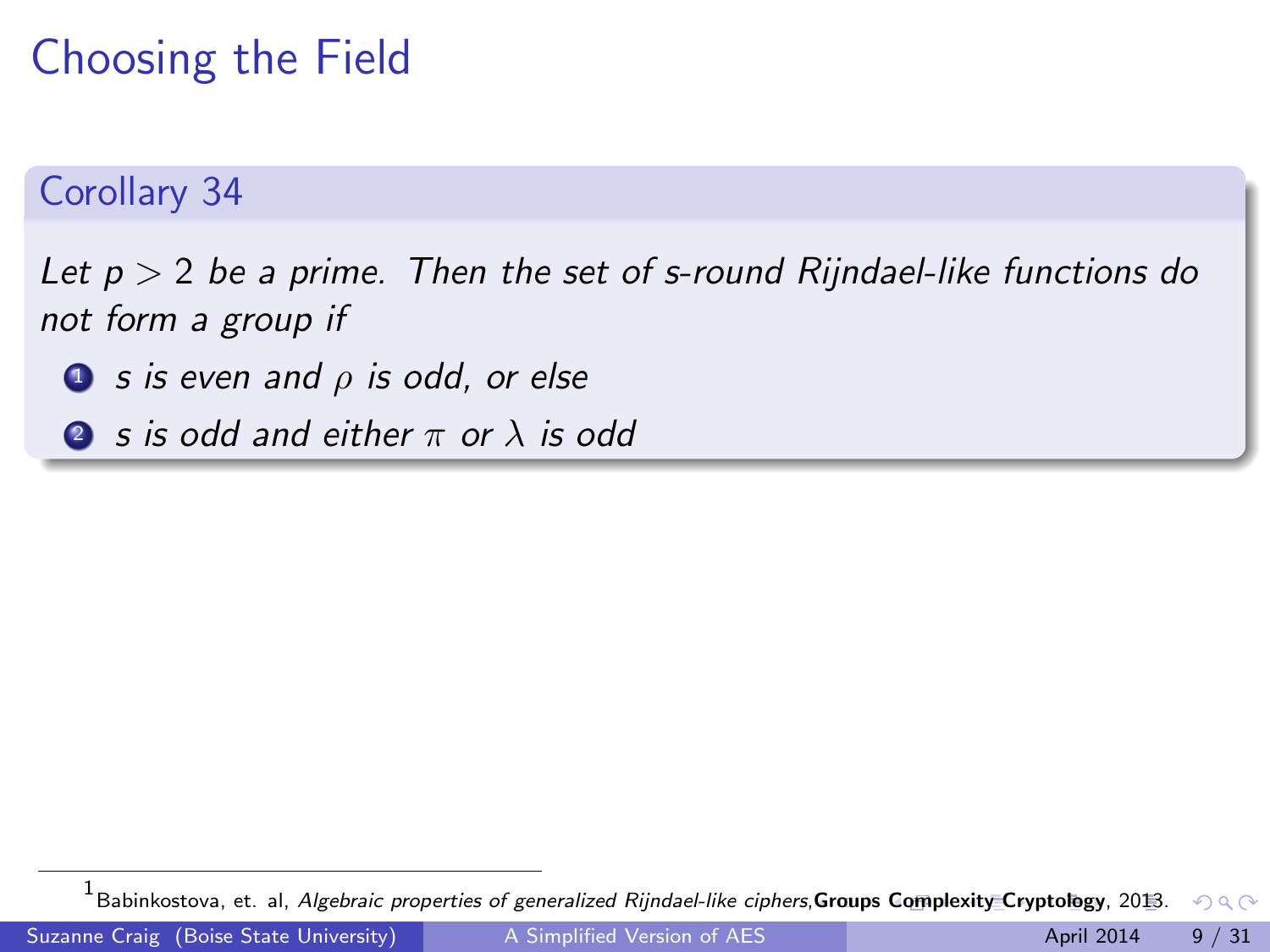### <span id="page-12-0"></span>Choosing the Field

#### Corollary 34

Let  $p > 2$  be a prime. Then the set of s-round Rijndael-like functions do not form a group if

 $\bullet$  s is even and  $\rho$  is odd, or else

**2** s is odd and either  $\pi$  or  $\lambda$  is odd

#### Lemma 17

Let  $p > 2$  be prime. The function  $\pi$  is an odd perumutation if, and only if,  $p \equiv_4 3$ , n is even, r is odd, and gcd $(n, c(i))$  is odd for an odd number of  $i \in \{0, ..., m-1\}$ 

<sup>1</sup>

<sup>1&</sup>lt;br><sup>1</sup> Babink[o](#page-11-0)stova, et. al, *Algebraic properties of generalized Rijndael-like ciphers*,**[Gr](#page-11-0)o[ups](#page-13-0) [C](#page-23-0)o[m](#page-12-0)[ple](#page-13-0)[xi](#page-9-0)[ty](#page-10-0) C[ry](#page-24-0)[pt](#page-9-0)[ol](#page-10-0)[og](#page-23-0)[y](#page-24-0)**[, 20](#page-1-0)[13.](#page-52-0)  $\Omega$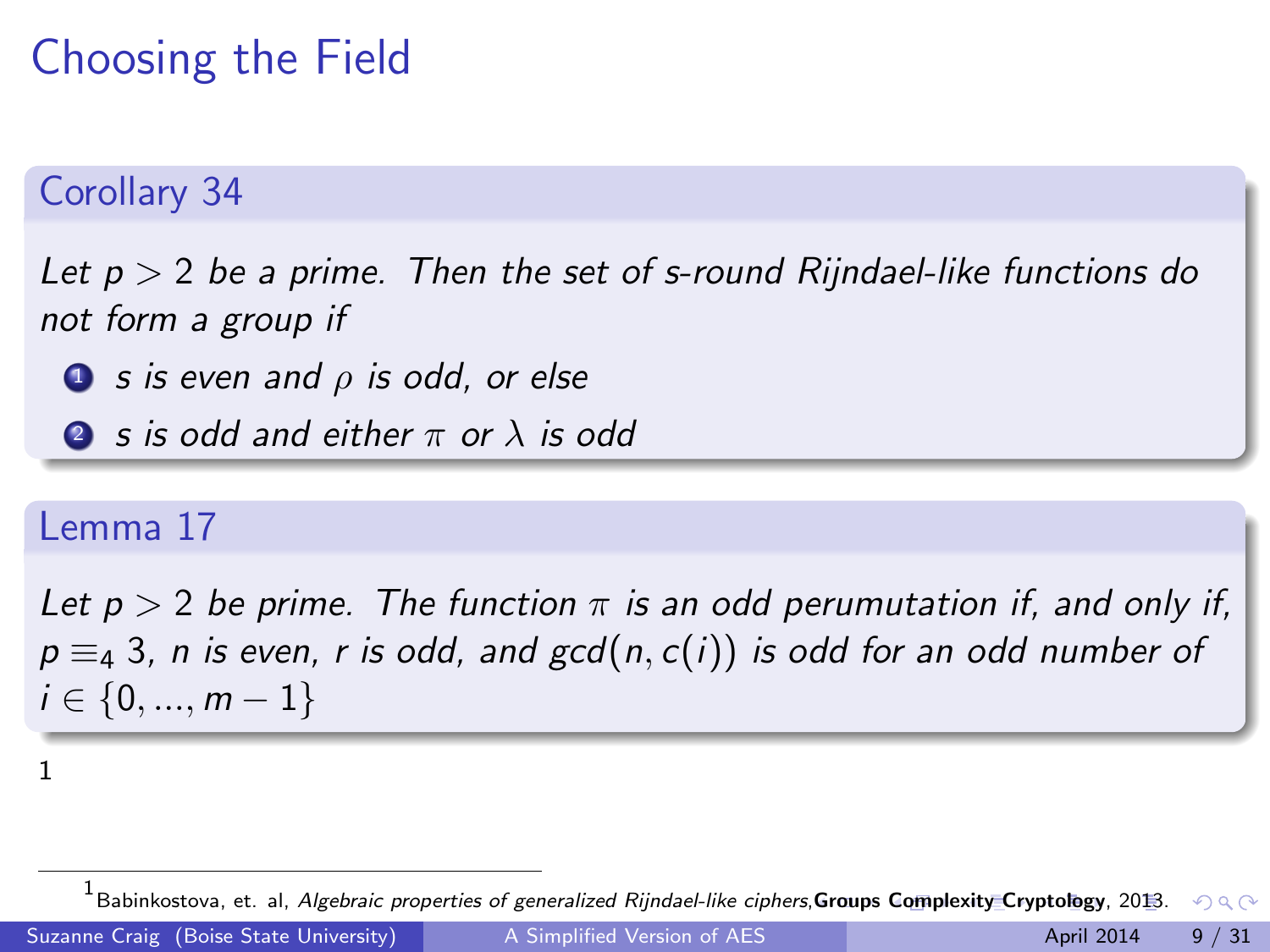#### <span id="page-13-0"></span>Choosing the Field cont.

- $\bullet$  p: Chosen to be 7
	- $\blacktriangleright$  Characteristic
- *n*: Chosen to be 4
	- $\blacktriangleright$  Input Matrix Size
- $\bullet$  r: Chosen to be 5
	- $\blacktriangleright$  Exponent

4.0.3

 $QQ$ 

B.X

÷.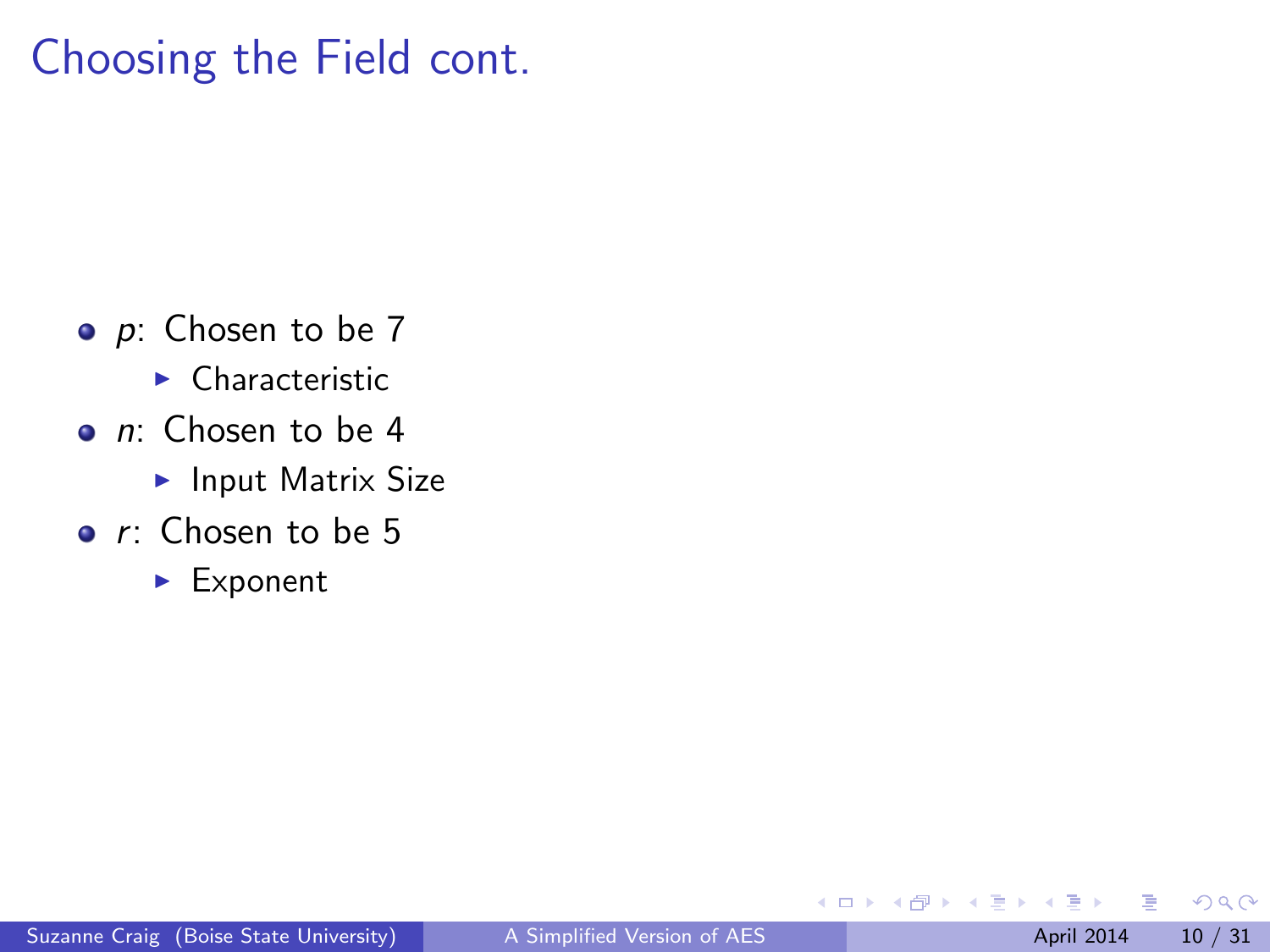Written as a matrix operation.

$$
y = Ax^{-1} + B \tag{1}
$$

 $\leftarrow$   $\Box$   $\rightarrow$ 

→ 母

 $\rightarrow$ 

 $\rightarrow$   $\rightarrow$   $\rightarrow$ Ξ  $299$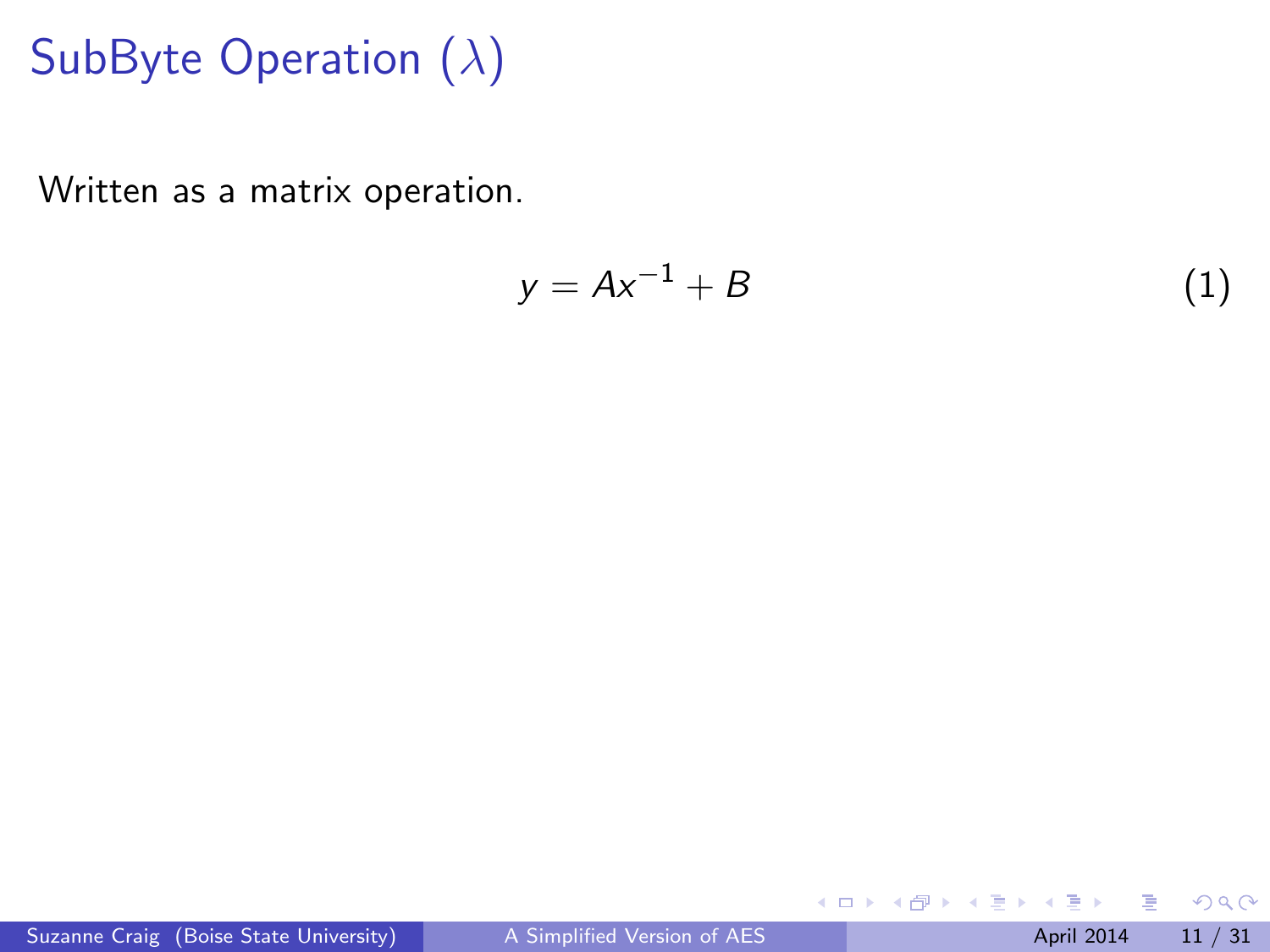Written as a matrix operation.

$$
y = Ax^{-1} + B \tag{1}
$$

 $\leftarrow$   $\Box$ 

A is a circulant, invertible matrix with elements in  $\mathbb{Z}_7$ 

$$
A = \begin{bmatrix} 0 & 0 & 2 & 5 & 1 \\ 1 & 0 & 0 & 2 & 5 \\ 5 & 1 & 0 & 0 & 2 \\ 2 & 5 & 1 & 0 & 0 \\ 0 & 2 & 5 & 1 & 0 \end{bmatrix}
$$

Suzanne Craig (Boise State University) [A Simplified Version of AES](#page-1-0) April 2014 11 / 31

∢ ∋ ⊳

(2)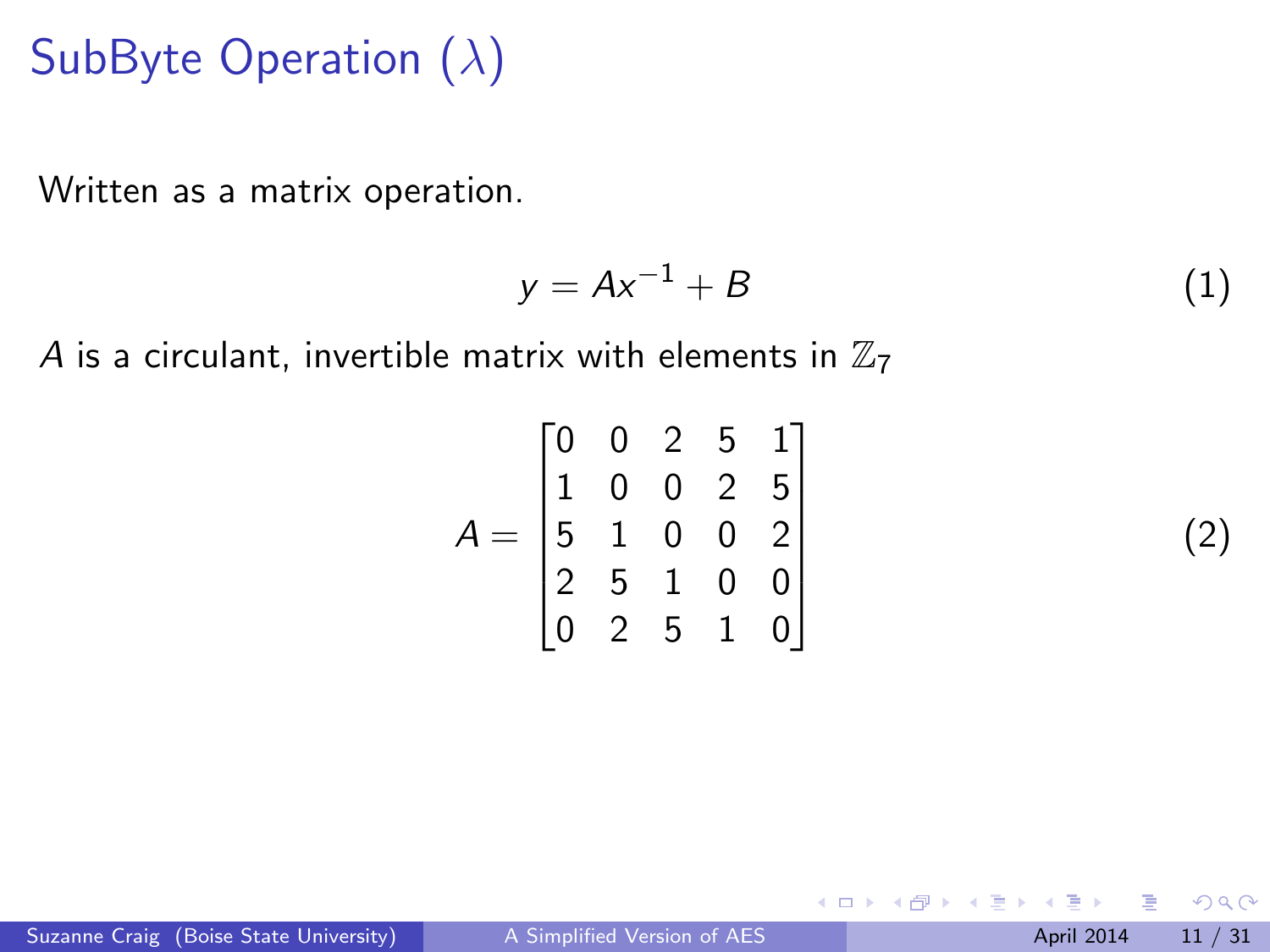Written as a matrix operation.

$$
y = Ax^{-1} + B \tag{1}
$$

4.0.3

A is a circulant, invertible matrix with elements in  $\mathbb{Z}_7$ 

|            |                                                                                                                     |  | $\begin{bmatrix} 1 \\ 5 \\ 2 \\ 0 \end{bmatrix}$ |  |
|------------|---------------------------------------------------------------------------------------------------------------------|--|--------------------------------------------------|--|
| $\sqrt{2}$ |                                                                                                                     |  |                                                  |  |
|            | $\begin{array}{cccc} 0 & 0 & 2 & 5 \\ 1 & 0 & 0 & 2 \\ 5 & 1 & 0 & 0 \\ 2 & 5 & 1 & 0 \\ 0 & 2 & 5 & 1 \end{array}$ |  |                                                  |  |

 $\rm{x}^{-1}$  is the inverse of the polynomial input in  $\mathit{GF}(7^5)[\rm{x}]$ 

(2)

 $\Omega$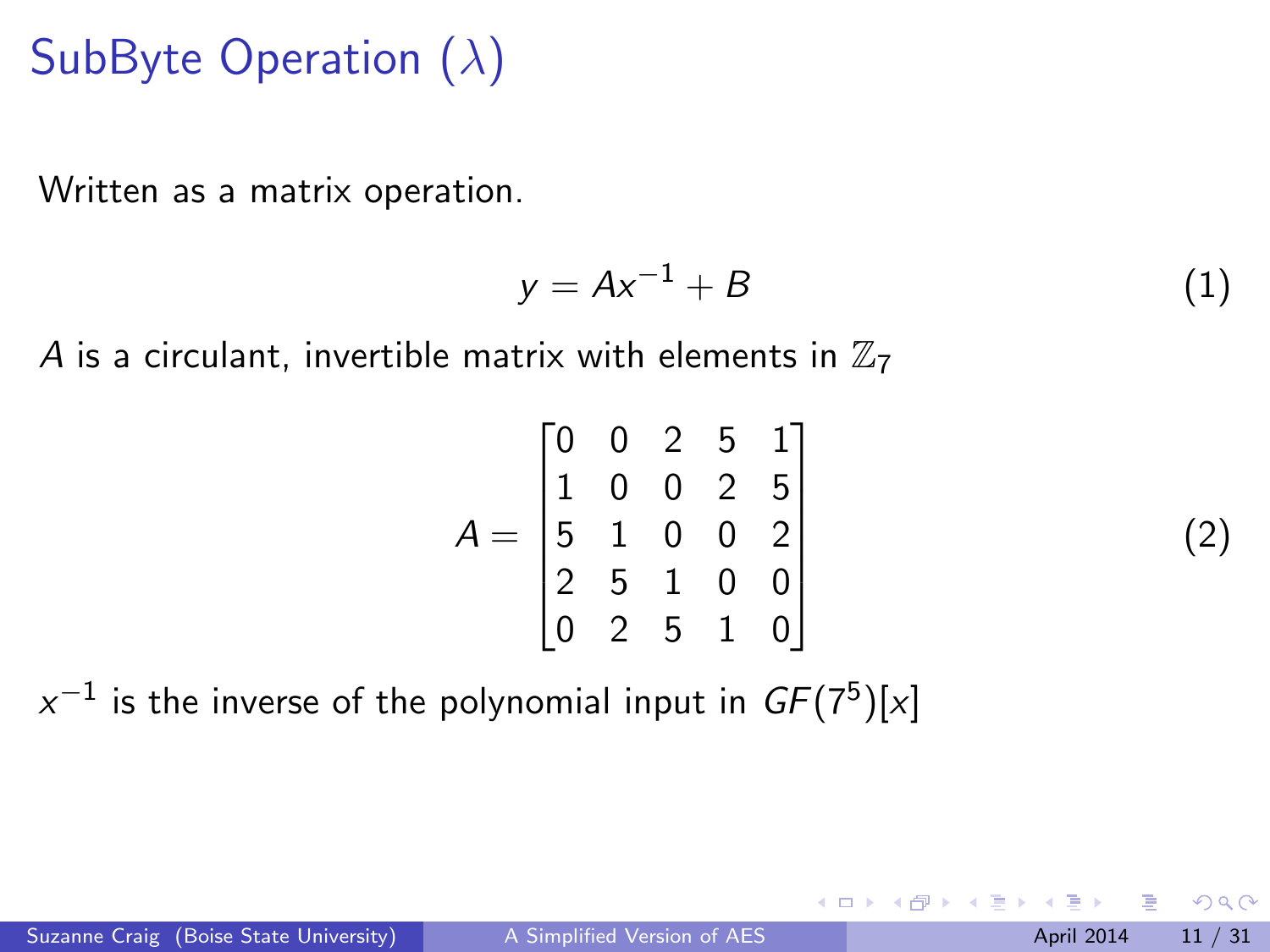Written as a matrix operation.

$$
y = Ax^{-1} + B \tag{1}
$$

A is a circulant, invertible matrix with elements in  $\mathbb{Z}_7$ 

|  | $\begin{bmatrix} 0 & 0 & 2 & 5 & 1 \\ 1 & 0 & 0 & 2 & 5 \\ 5 & 1 & 0 & 0 & 2 \\ 2 & 5 & 1 & 0 & 0 \\ 0 & 2 & 5 & 1 & 0 \end{bmatrix}$ |  |  |
|--|---------------------------------------------------------------------------------------------------------------------------------------|--|--|

 $\rm{x}^{-1}$  is the inverse of the polynomial input in  $\mathit{GF}(7^5)[\rm{x}]$ 

B is a 5 element column vector. We chose the zero vector for simplicity.

(2)

 $\Omega$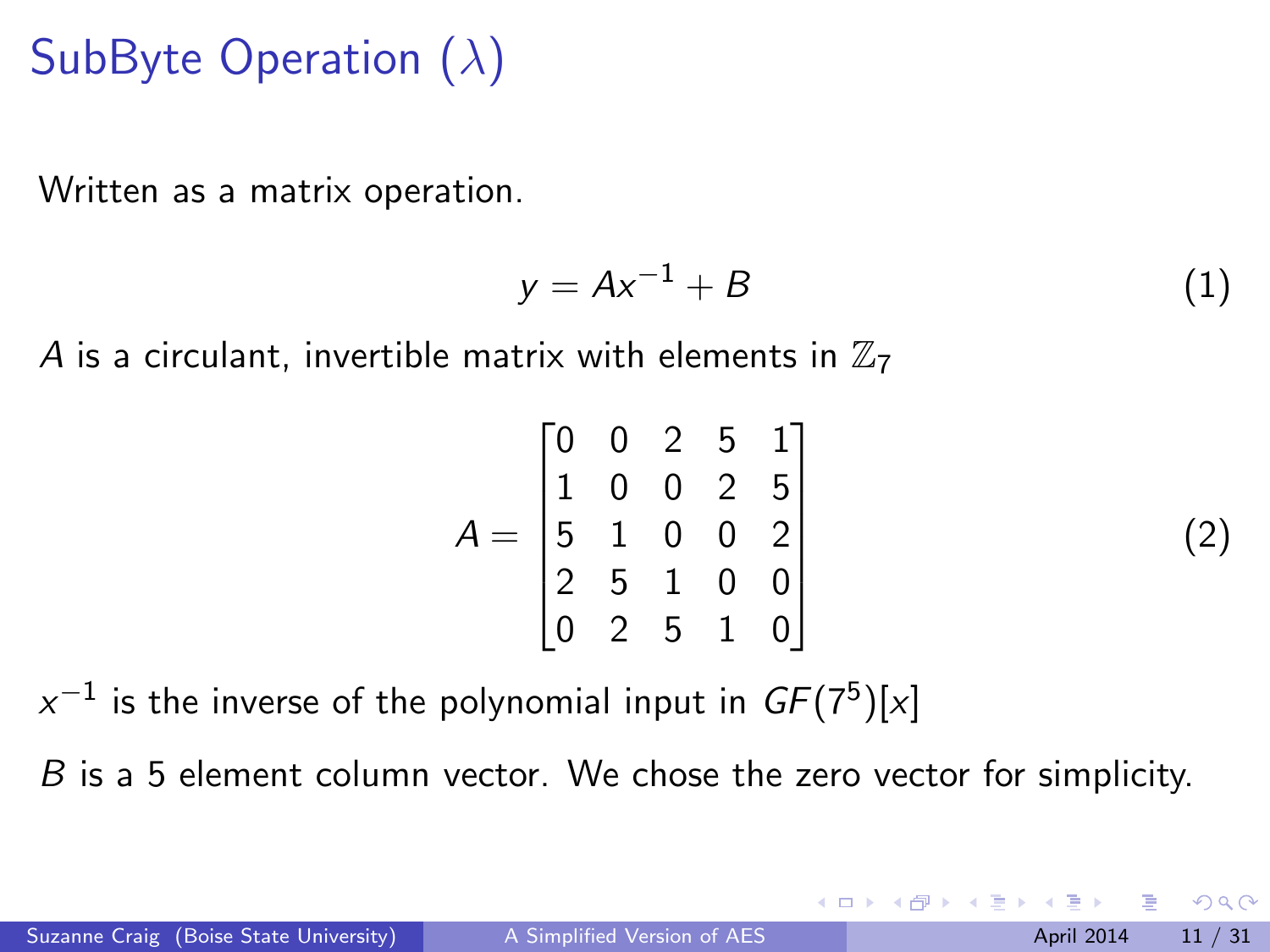## MixColumn Operation  $(\rho)$

Needs a circulant, invertible matrix, called C.

4 日下

 $QQ$ 

不重 医牙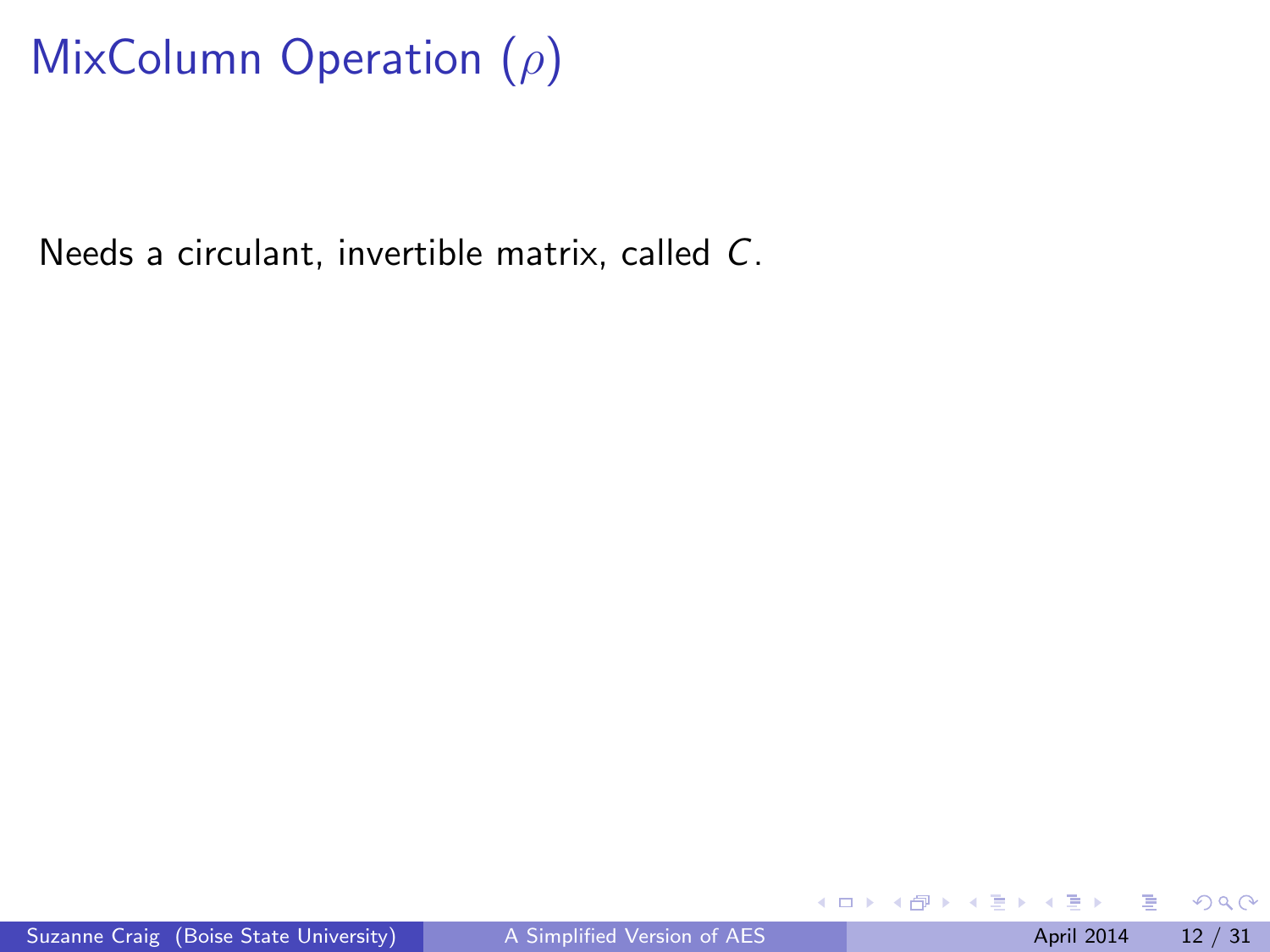### MixColumn Operation  $(\rho)$

Needs a circulant, invertible matrix, called C.

In original AES, C is also an MDS matrix.  $p = 3$  didn't give any  $4 \times 4$ MDS matrices, but  $p = 7$  did.

4 0 8

∢ ∃ ⊁ ∢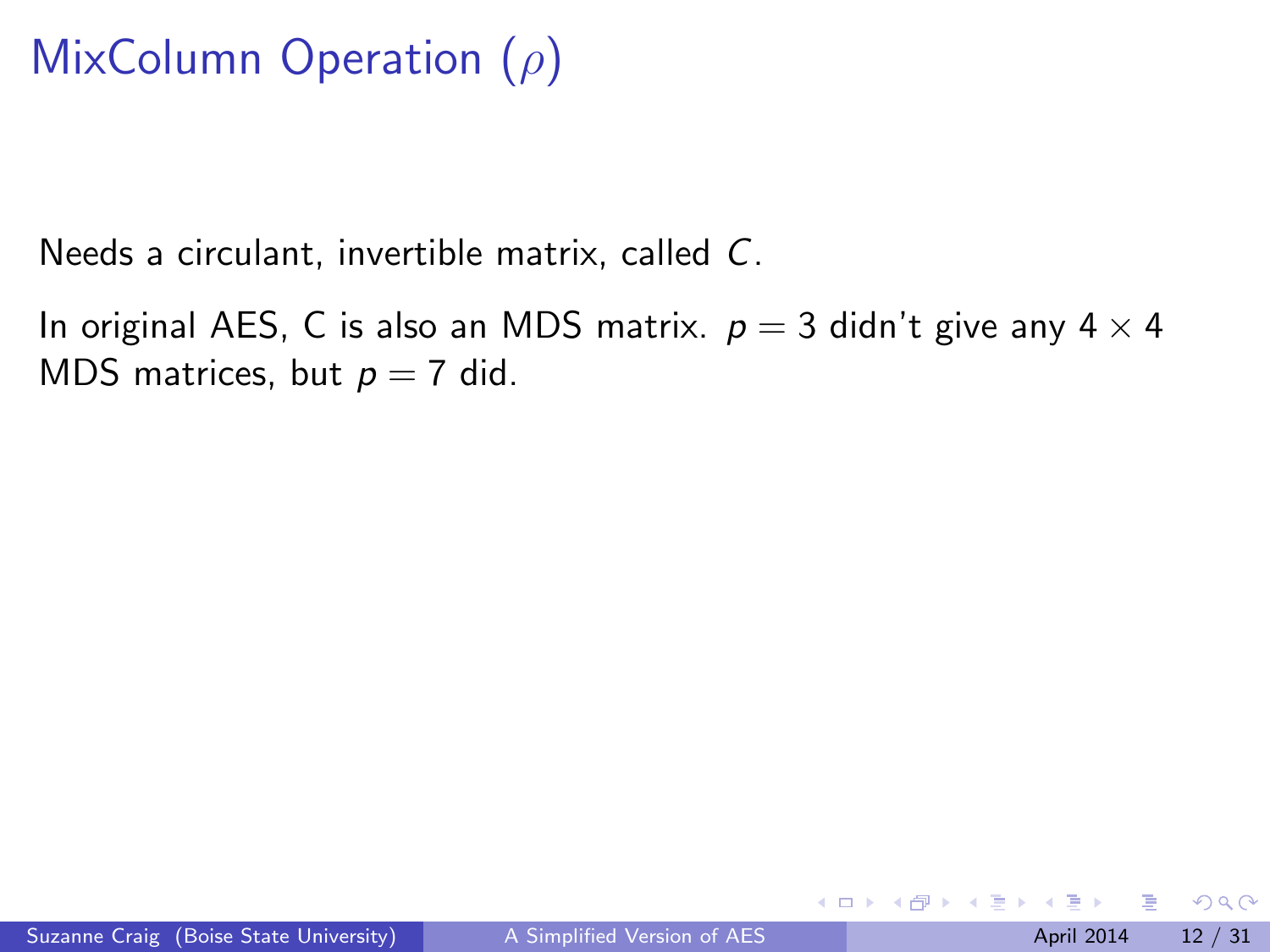### MixColumn Operation  $(\rho)$

Needs a circulant, invertible matrix, called C.

In original AES, C is also an MDS matrix.  $p = 3$  didn't give any  $4 \times 4$ MDS matrices, but  $p = 7$  did.

$$
C = \begin{bmatrix} 0 & 1 & 1 & 3 \\ 3 & 0 & 1 & 1 \\ 1 & 3 & 0 & 1 \\ 1 & 1 & 3 & 0 \end{bmatrix}
$$
 (3)

4 0 8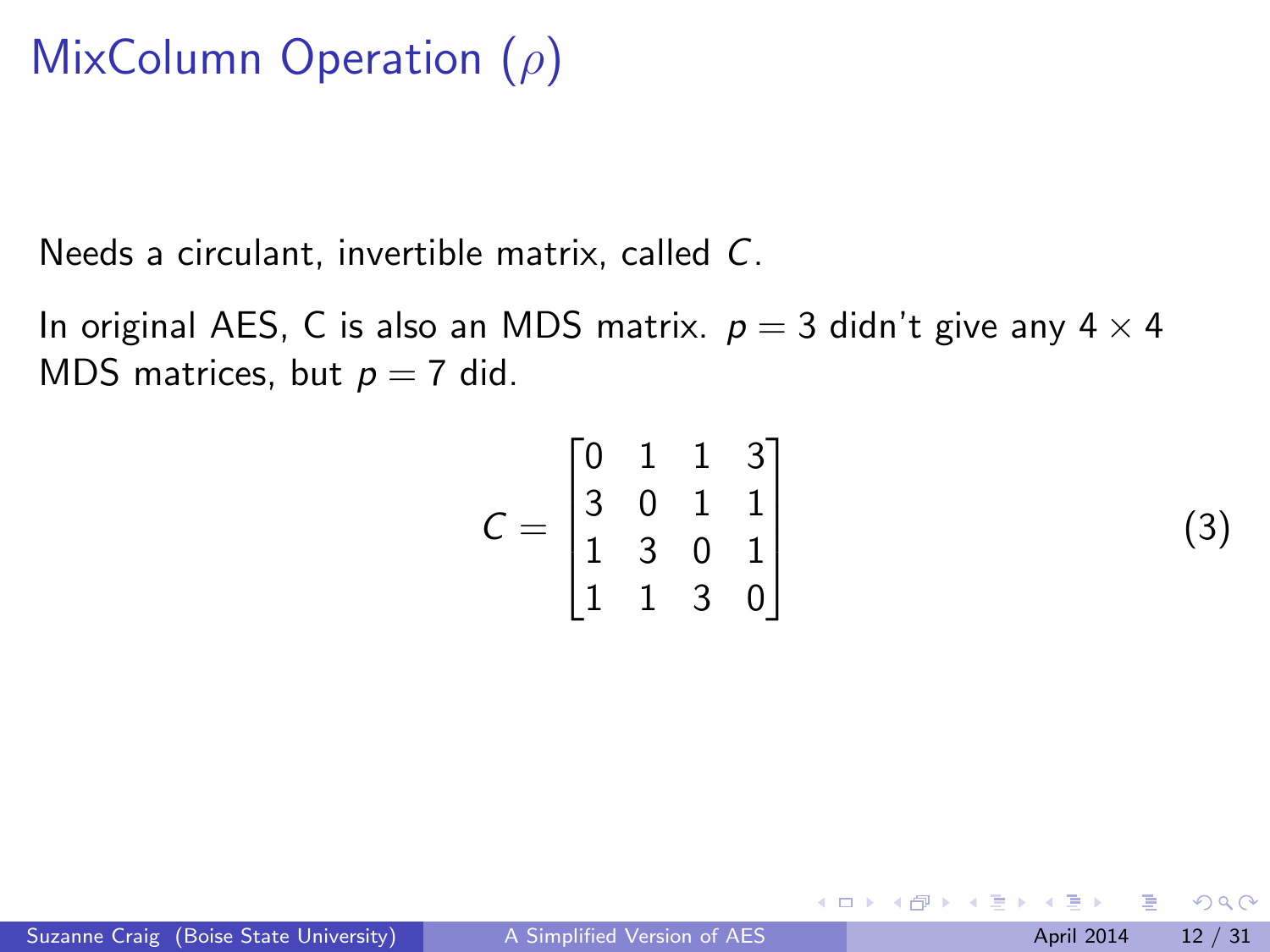### MixColumn Operation (ρ)

Needs a circulant, invertible matrix, called C.

In original AES, C is also an MDS matrix.  $p = 3$  didn't give any  $4 \times 4$ MDS matrices, but  $p = 7$  did.

$$
C = \begin{bmatrix} 0 & 1 & 1 & 3 \\ 3 & 0 & 1 & 1 \\ 1 & 3 & 0 & 1 \\ 1 & 1 & 3 & 0 \end{bmatrix}
$$
 (3)

4 0 8

Input is whole block, but only one column is operated on at a time.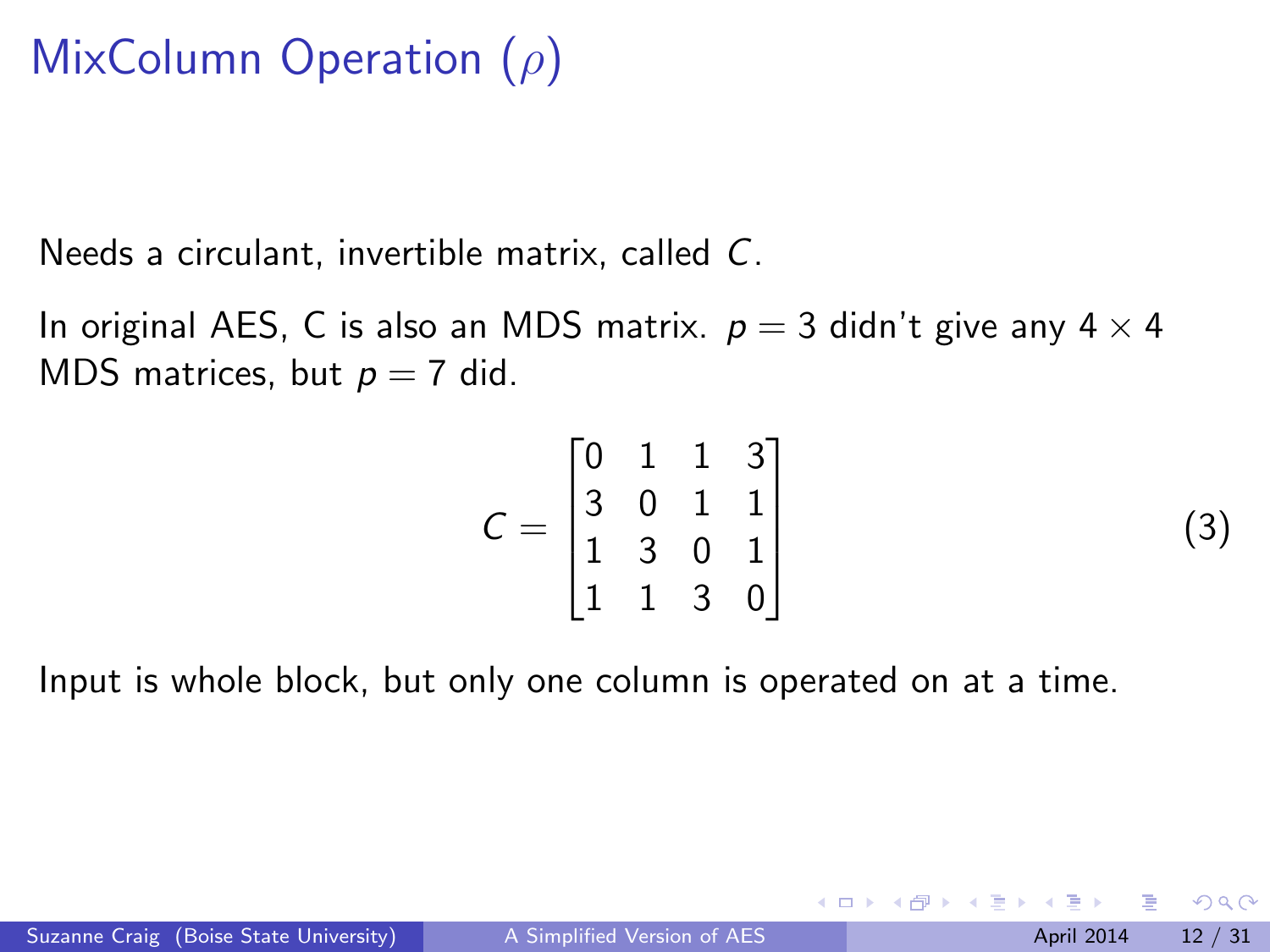## AddRoundKey  $(\sigma[k])$  and ShiftRow  $(\pi)$

AddRoundKey takes a 16 element subkey and arranges it in a  $4 \times 4$ matrix. Then it is added to the input block in a rit-wise operation.

4.0.3

 $\Omega$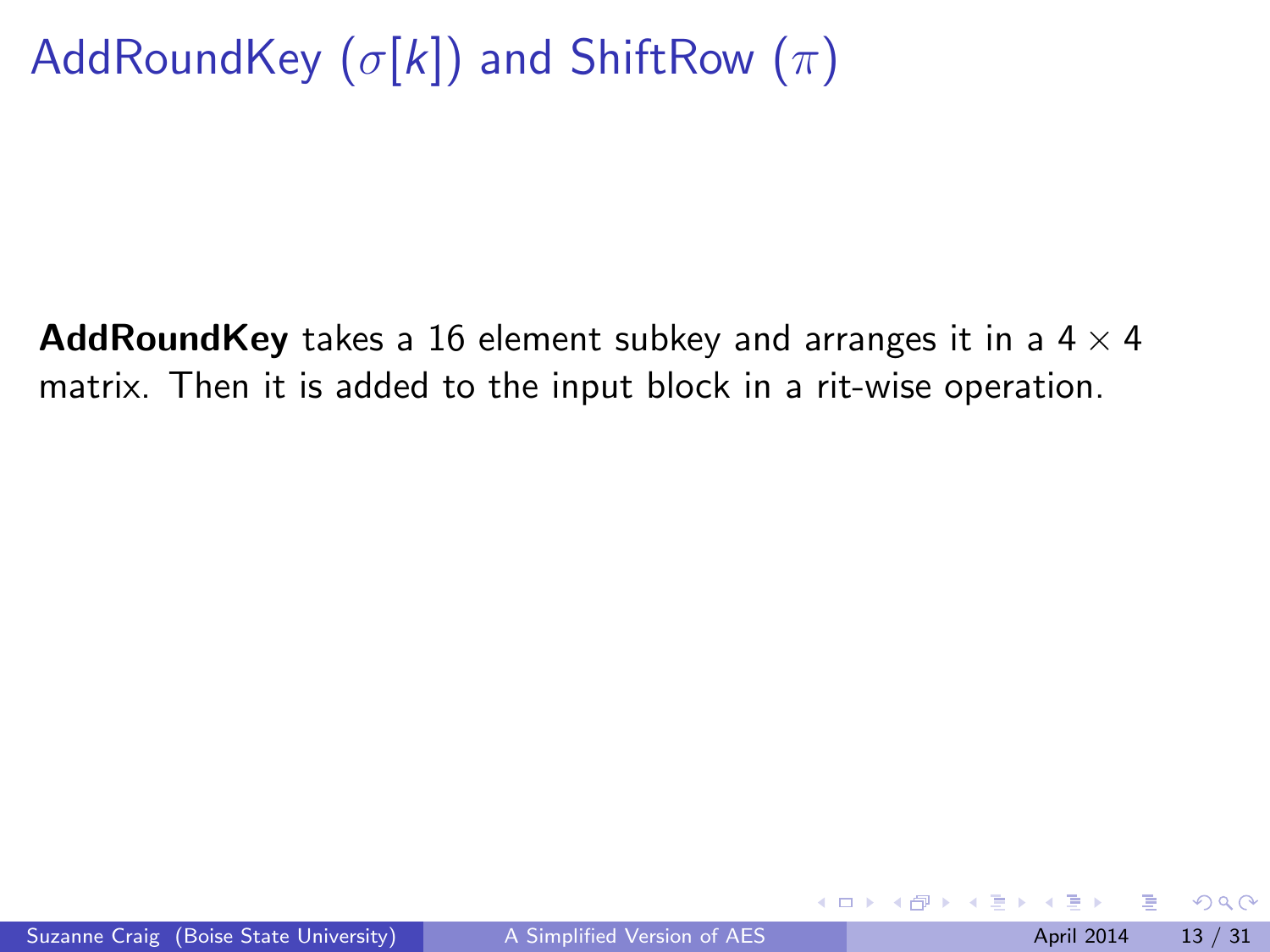## <span id="page-23-0"></span>AddRoundKey  $(\sigma[k])$  and ShiftRow  $(\pi)$

AddRoundKey takes a 16 element subkey and arranges it in a  $4 \times 4$ matrix. Then it is added to the input block in a rit-wise operation.

**ShiftRow** takes the entire  $4 \times 4$  block and shifts each row to the left with increasing offsets. The first row is left alone, the second is shifted by one, the third by two and the fourth by three.

 $\Omega$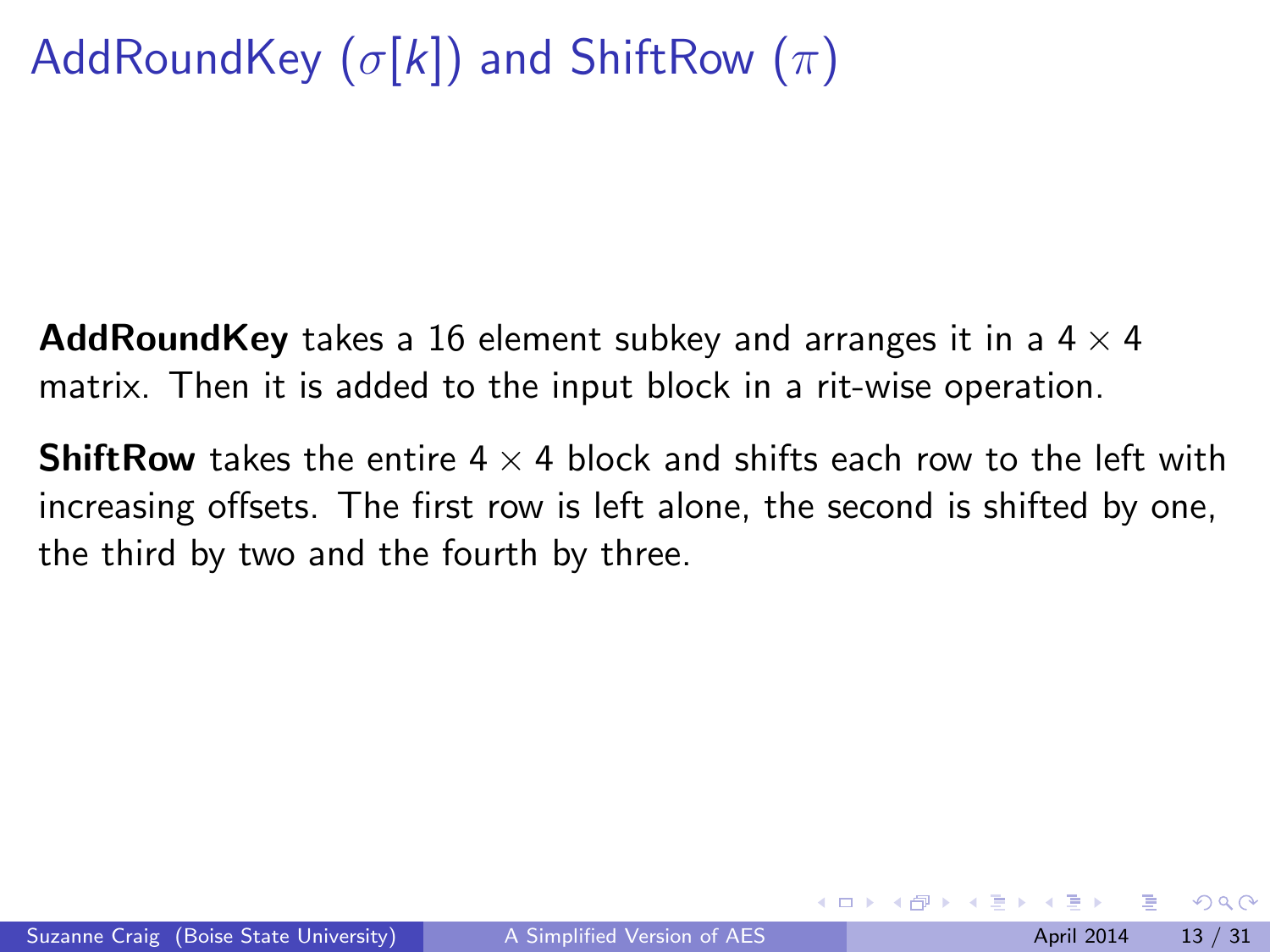#### <span id="page-24-0"></span>Section 3

#### [An Example](#page-24-0)

 $2990$ 

イロト イ部 トメ ヨ トメ ヨト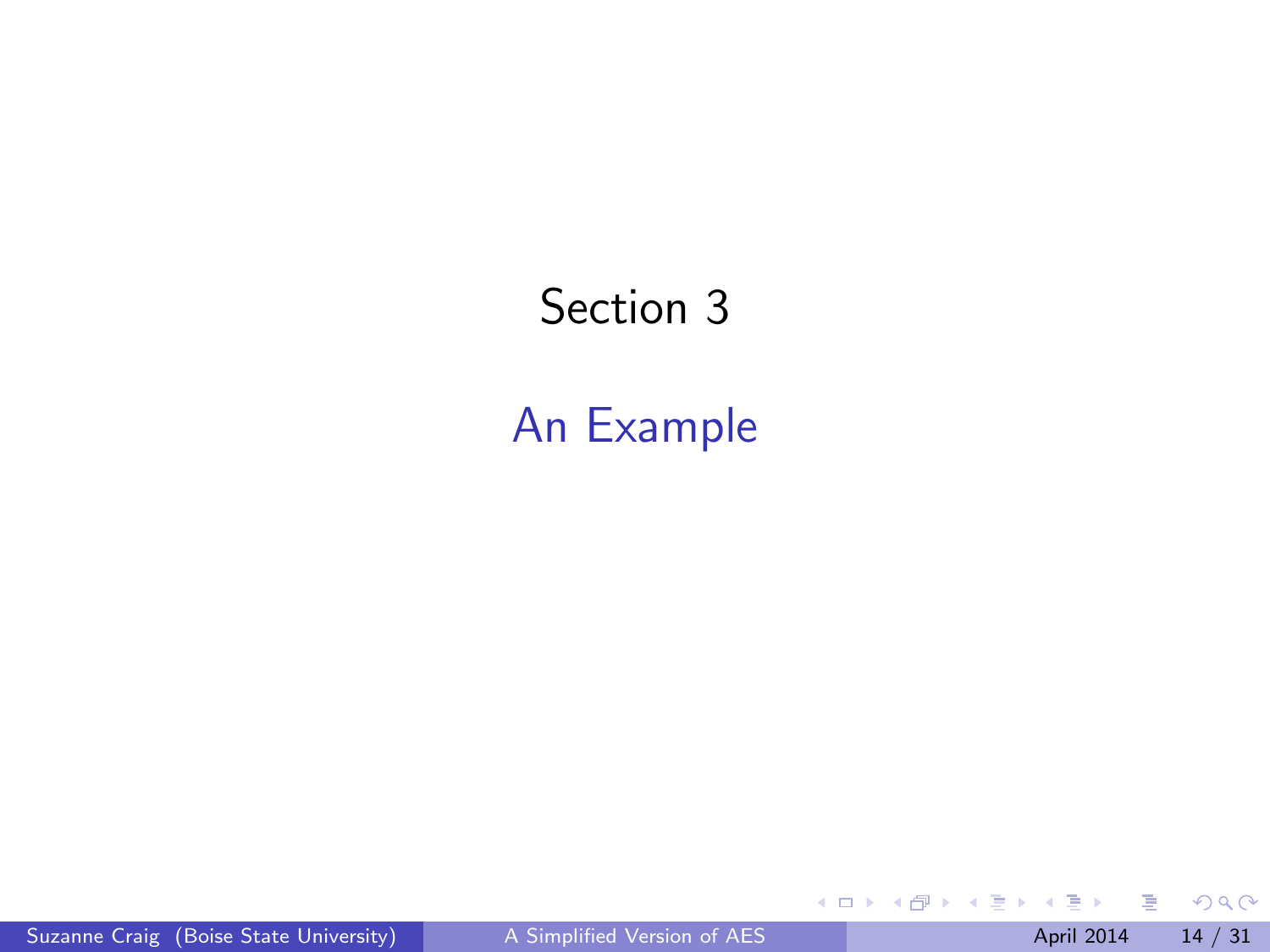#### Plaintext

#### M =0120354612351025461235620152035164453150503 1012411560545113646123546123020535413

イロト イ母 トイヨ トイヨト

 $OQ$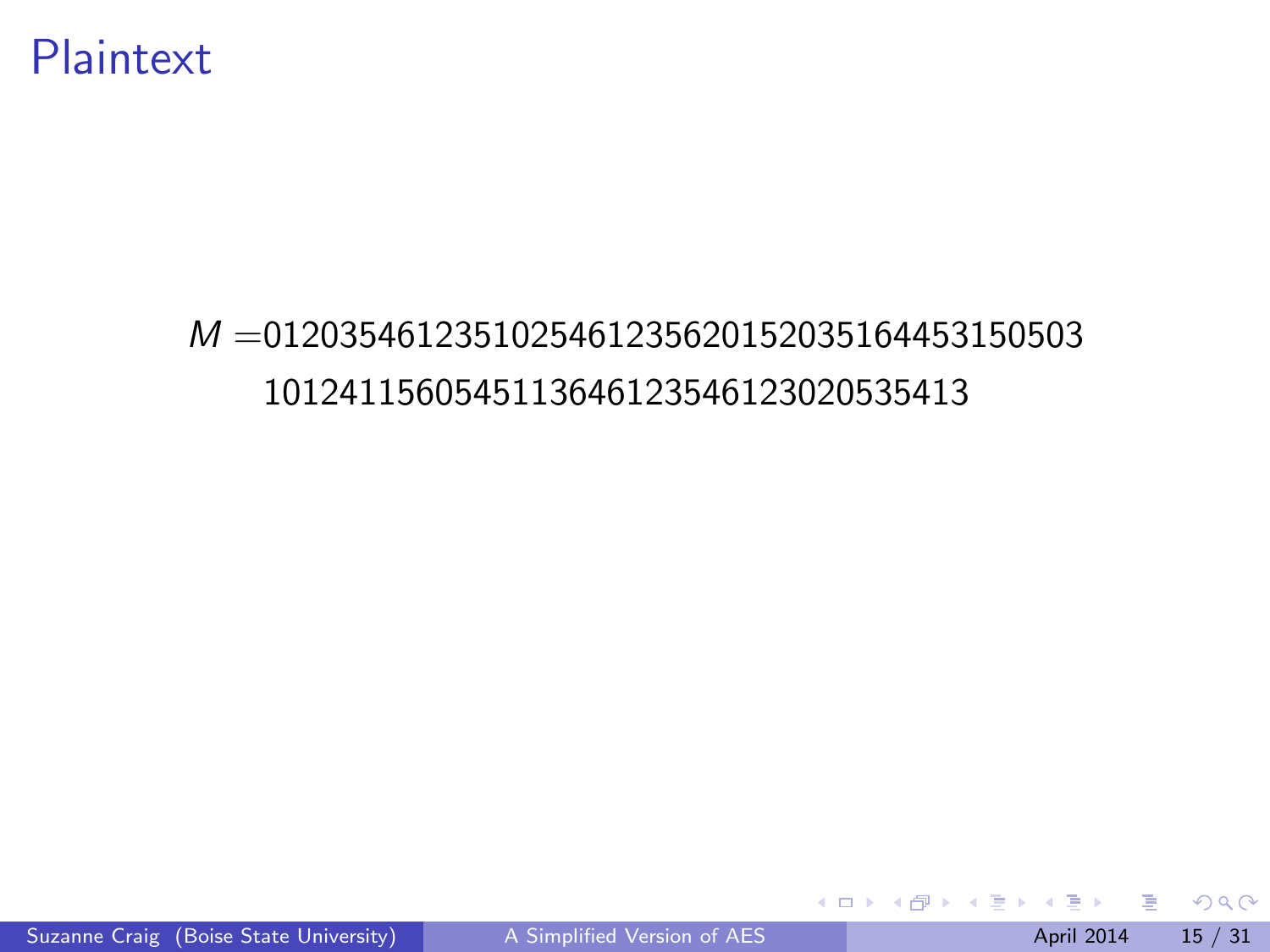#### Plaintext

#### M =0120354612351025461235620152035164453150503 1012411560545113646123546123020535413

$$
\mathcal{M} = \begin{bmatrix} 01203 & 54612 & 35102 & 54612 \\ 35620 & 15203 & 51644 & 53150 \\ 50310 & 12411 & 56054 & 51136 \\ 46123 & 54612 & 30205 & 35413 \end{bmatrix}
$$

 $\Rightarrow$ 

 $4$  ロ }  $4$   $4$   $9$  }  $4$   $\equiv$  }  $-4$ 

(4)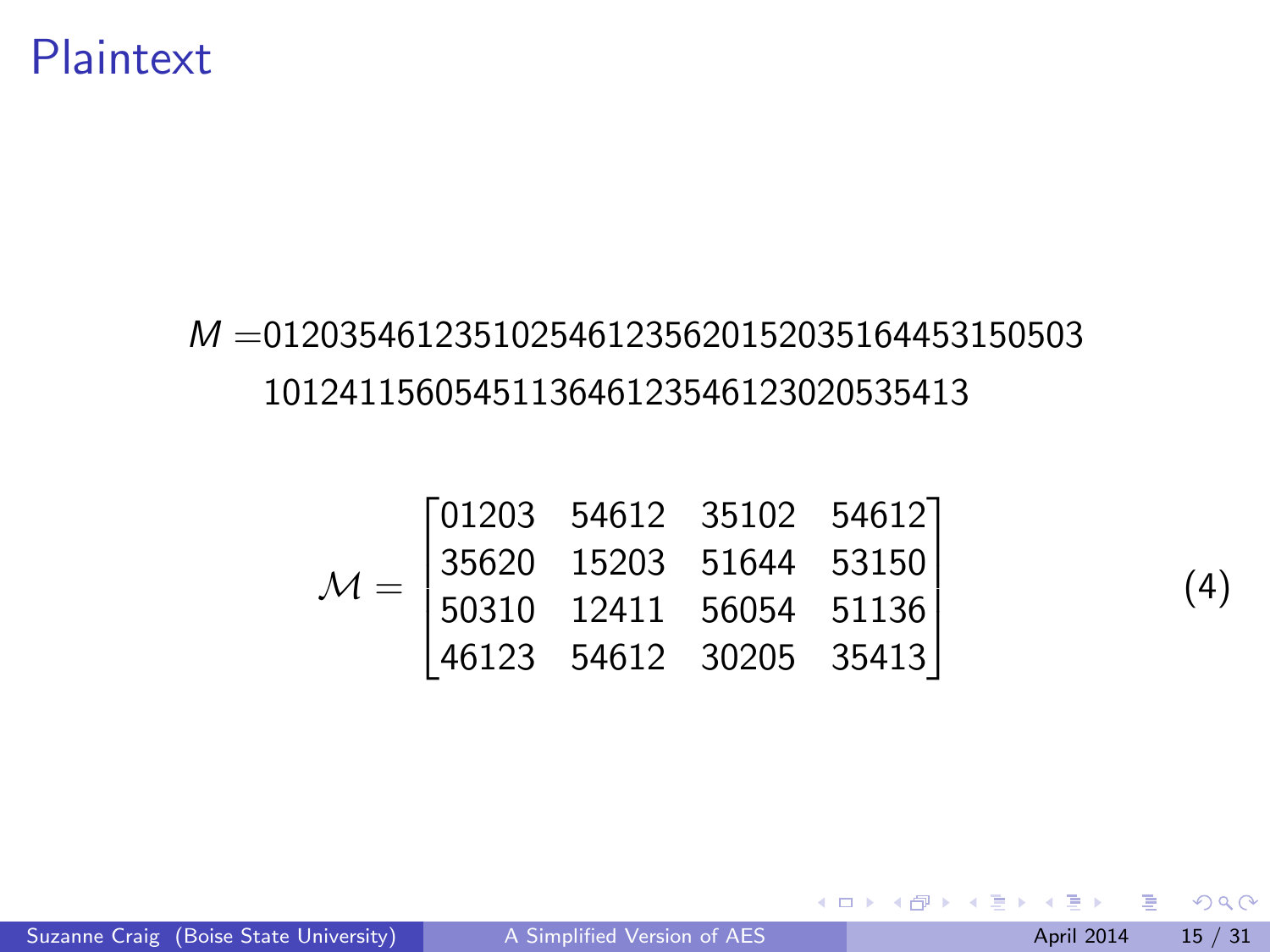### Key and Subkeys

$$
K = 01564521053431200
$$
\n
$$
k_1 = 5645210534312000
$$
\n
$$
k_2 = 6452105343120001
$$
\n
$$
k_3 = 4521053431200015
$$
\n(8)

重

J.

 $299$ 

イロト イ御 トメ ミトメ 毛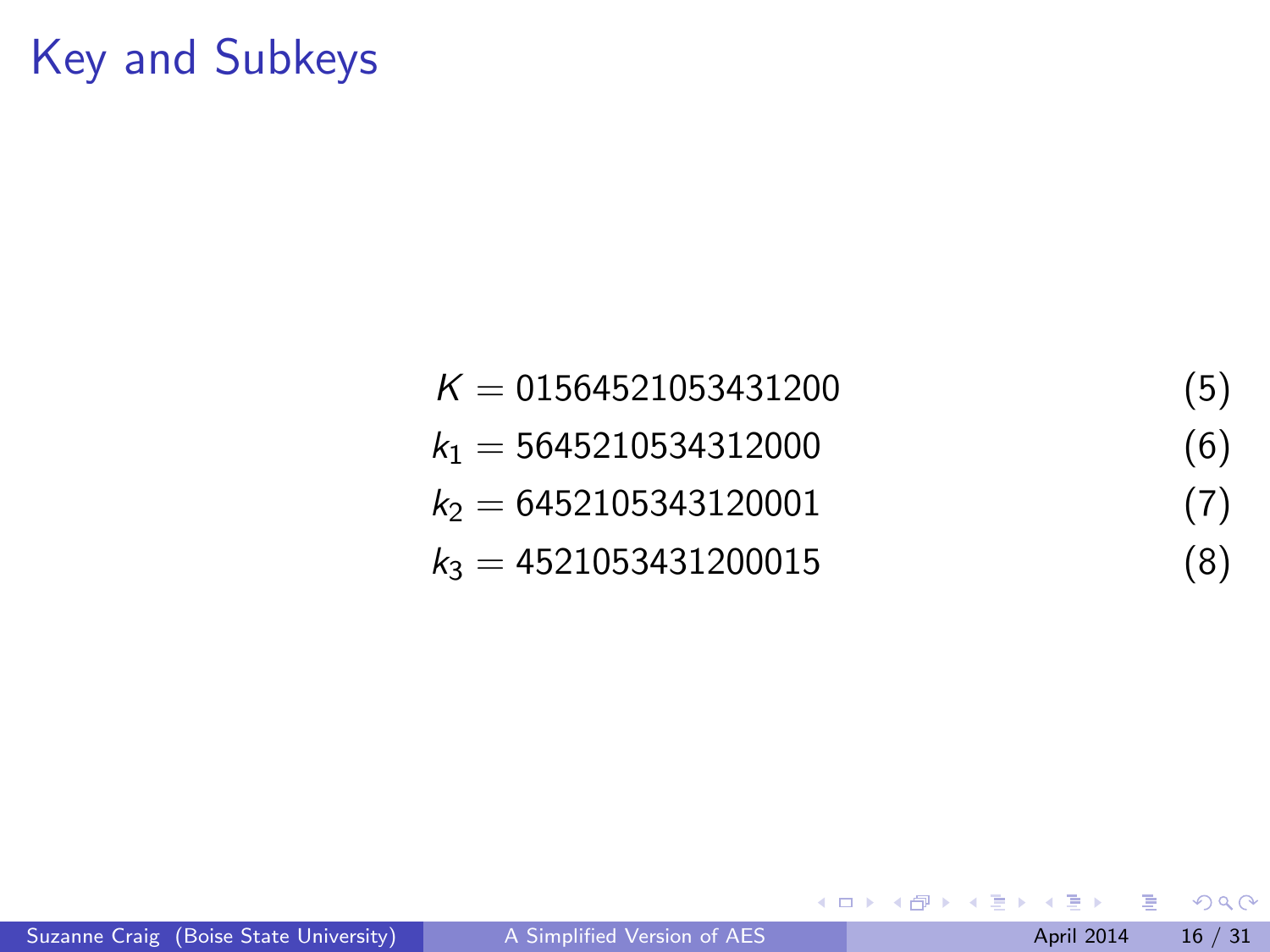#### **AddRoundKey**

First, the subkey is written as a  $4 \times 4$  matrix.

$$
k_1 = \begin{bmatrix} 5 & 6 & 4 & 5 \\ 2 & 1 & 0 & 5 \\ 3 & 4 & 3 & 1 \\ 2 & 0 & 0 & 0 \end{bmatrix}
$$

(9)

 $\leftarrow$   $\Box$ 

→ 母  $\rightarrow$  医重新 不

 $299$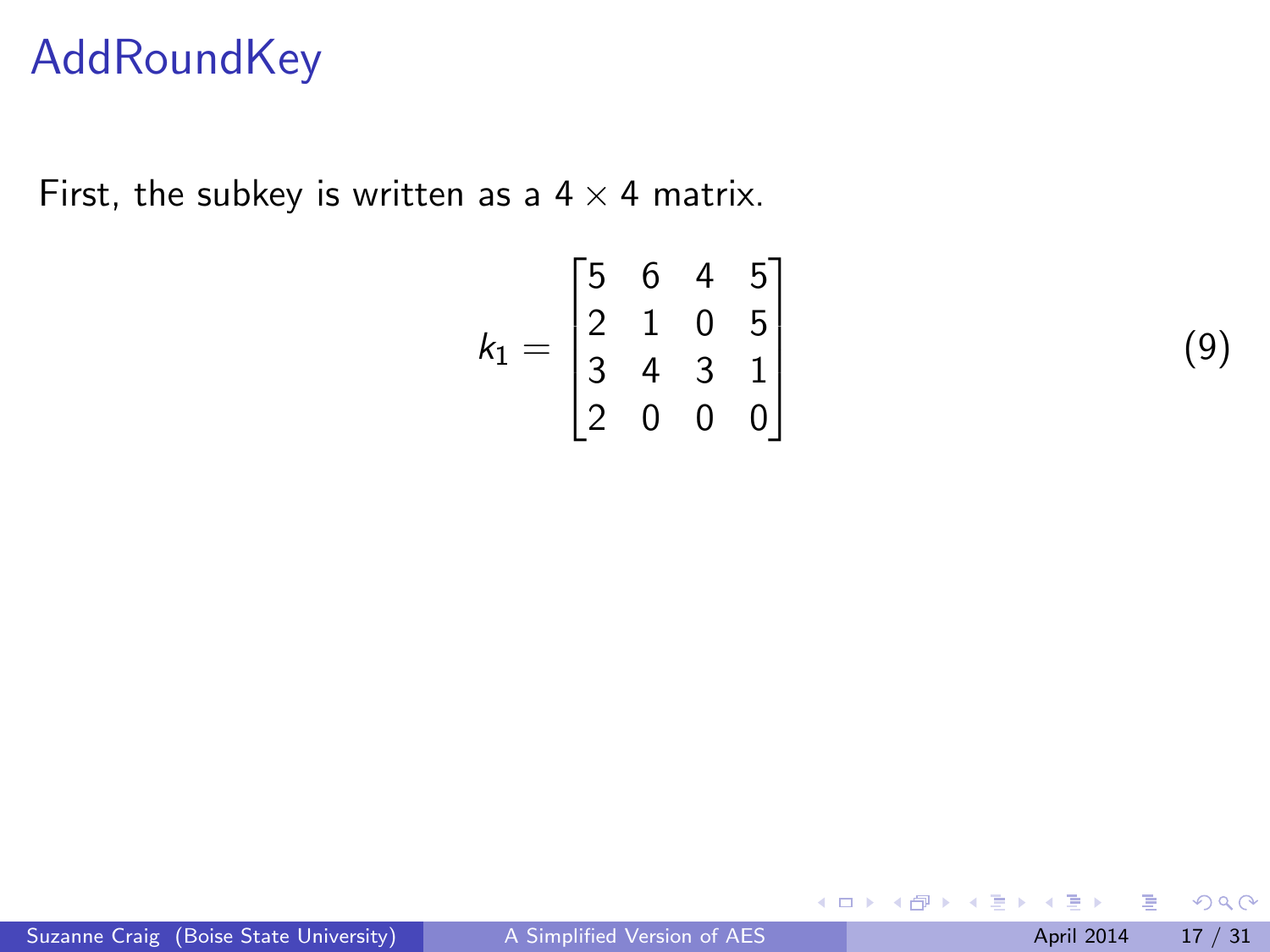#### **AddRoundKey**

First, the subkey is written as a  $4 \times 4$  matrix.

$$
k_1 = \begin{bmatrix} 5 & 6 & 4 & 5 \\ 2 & 1 & 0 & 5 \\ 3 & 4 & 3 & 1 \\ 2 & 0 & 0 & 0 \end{bmatrix}
$$

Then this is added to the plaintext matrix, rit-wise:  $k_1 \oplus M$ 

4 日下

化医头头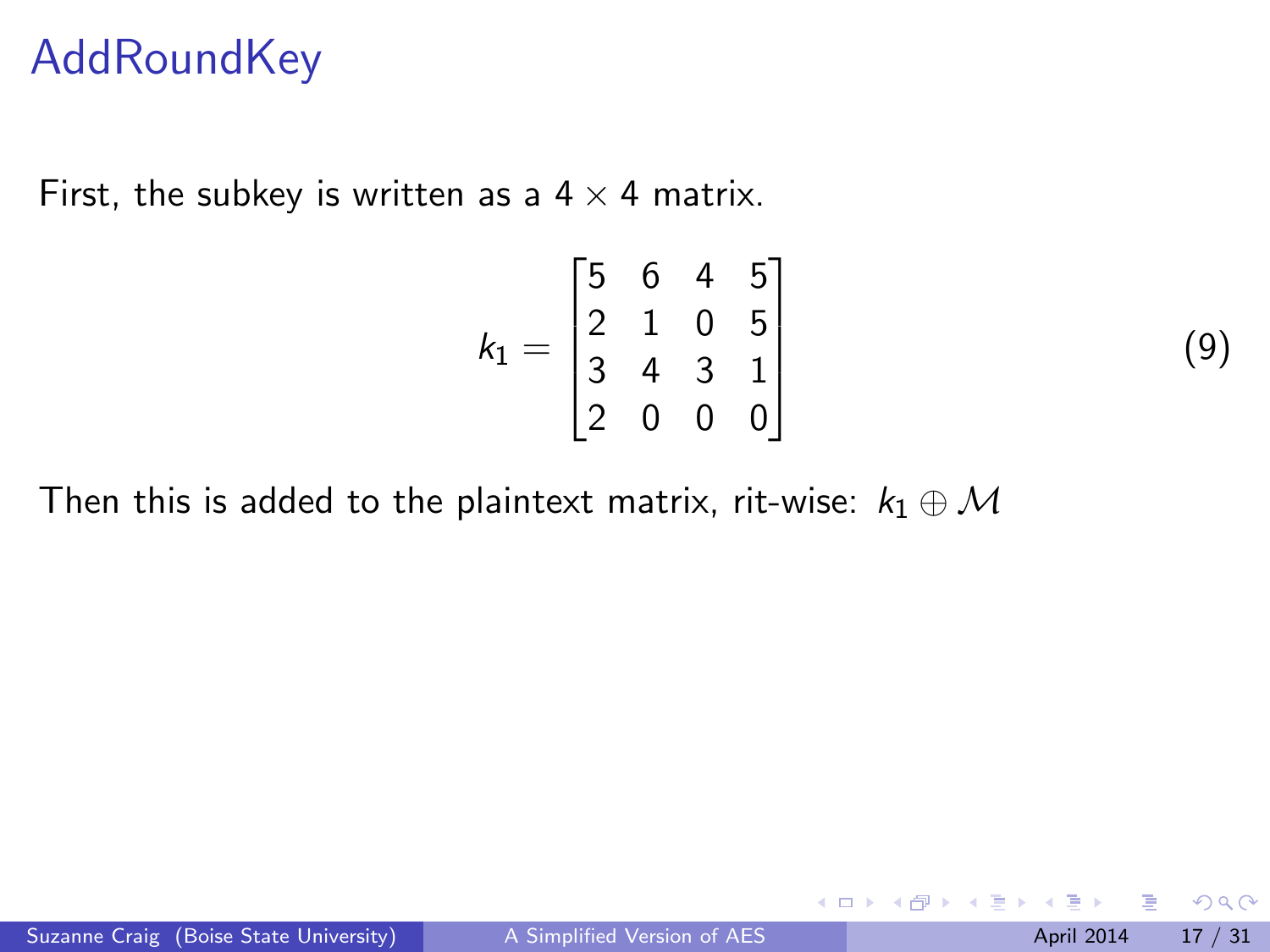#### **AddRoundKey**

First, the subkey is written as a  $4 \times 4$  matrix.

$$
k_1 = \begin{bmatrix} 5 & 6 & 4 & 5 \\ 2 & 1 & 0 & 5 \\ 3 & 4 & 3 & 1 \\ 2 & 0 & 0 & 0 \end{bmatrix}
$$

Then this is added to the plaintext matrix, rit-wise:  $k_1 \oplus M$ 

$$
State_1 = \sigma[k_1] = \begin{bmatrix} 56051 & 43501 & 02546 & 32460 \\ 50142 & 26314 & 51644 & 31635 \\ 13643 & 56155 & 12310 & 62240 \\ 61345 & 54612 & 30205 & 35413 \end{bmatrix}
$$

(10)

 $QQ$ 

(9)

 $\leftarrow$   $\Box$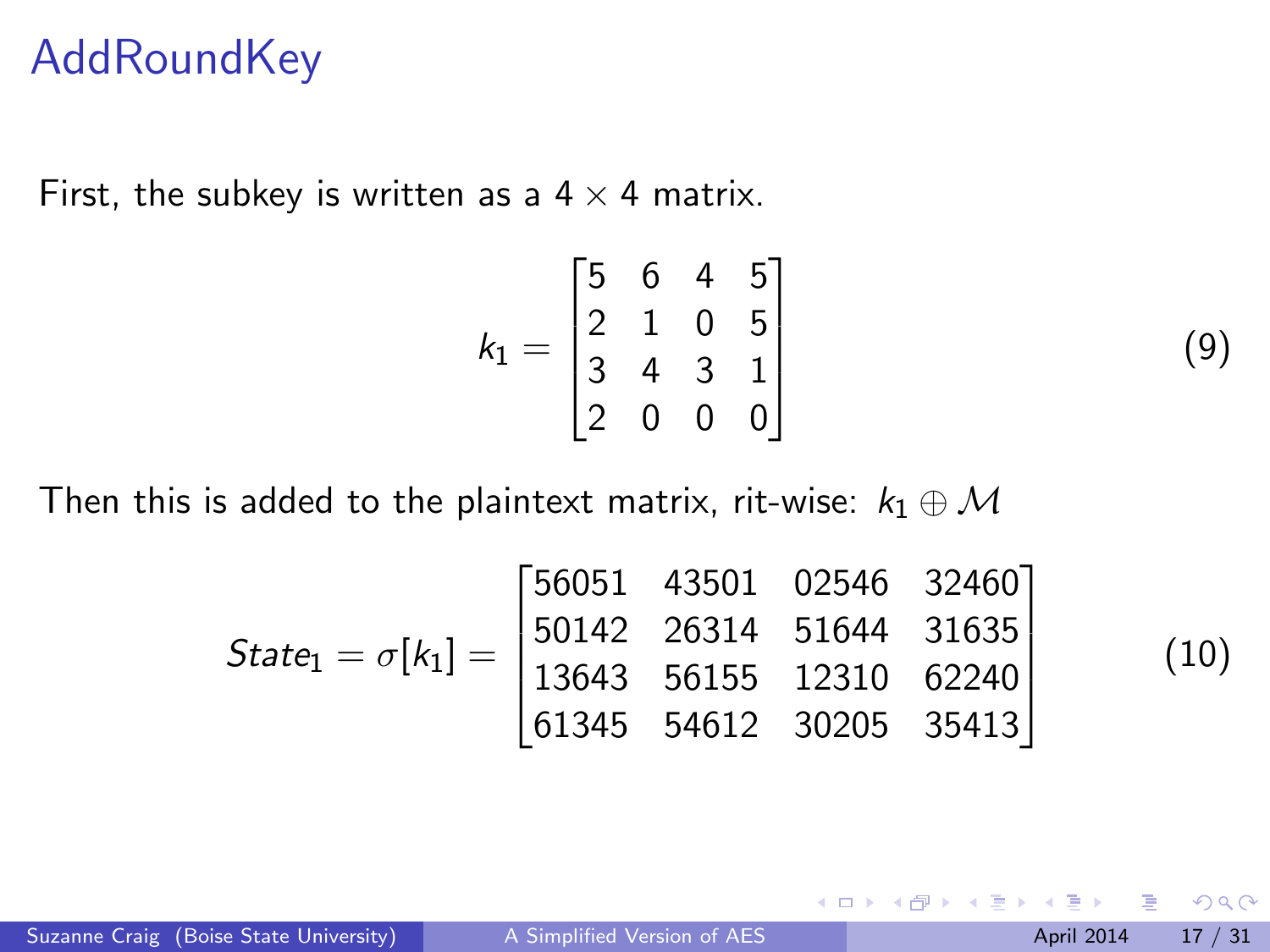Element-wise operation. Using  $State_1[1, 1] = 56051$ :

J.

メロト メ都 トメ ヨ トメ ヨ

 $2990$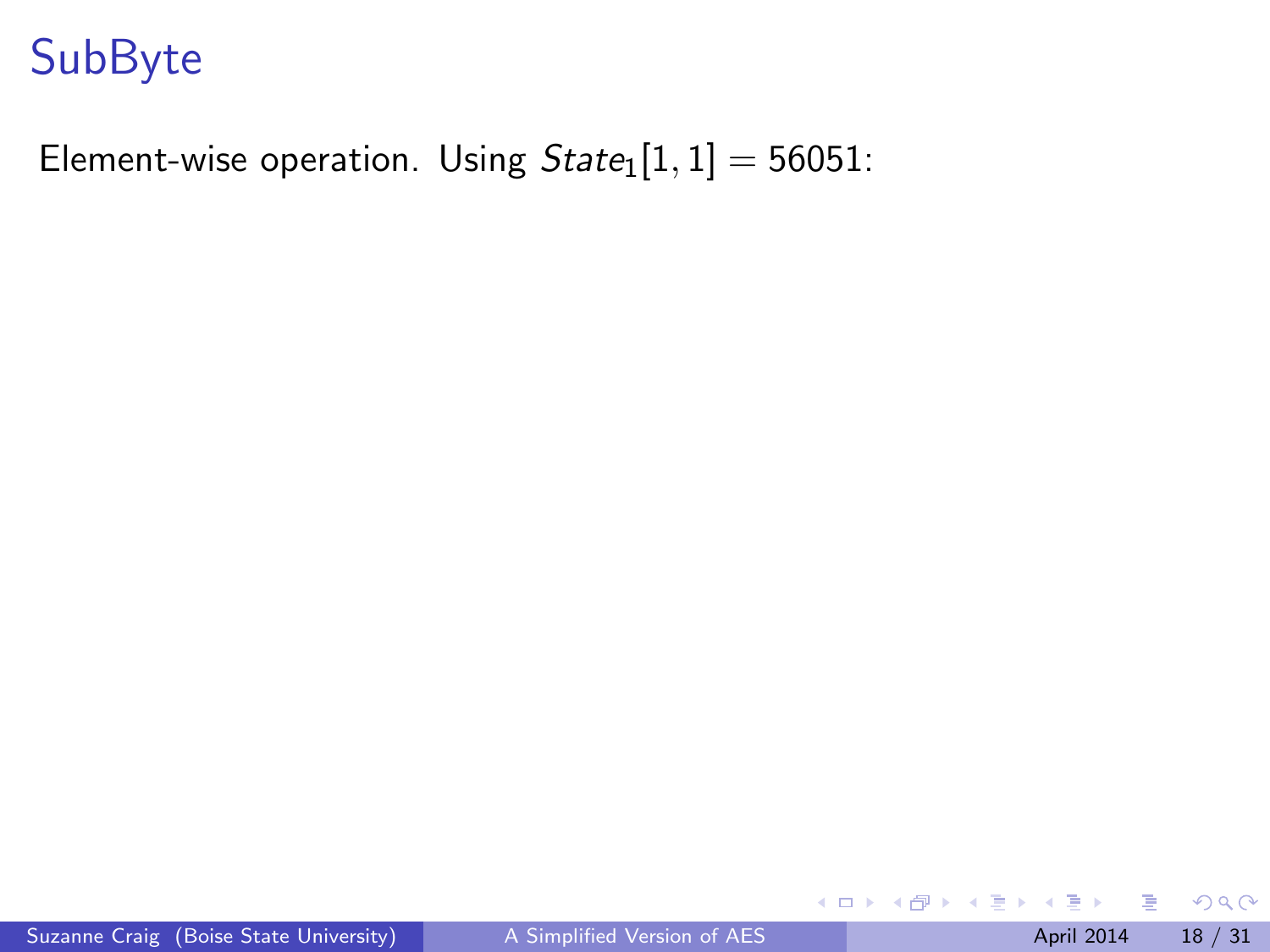Element-wise operation. Using  $State_1[1, 1] = 56051$ :

Recall  $56051 = 5x^4 + 6x^3 + 5x^2 + 1$ .

 $2990$ 

イロト イ部 トメ ヨ トメ ヨト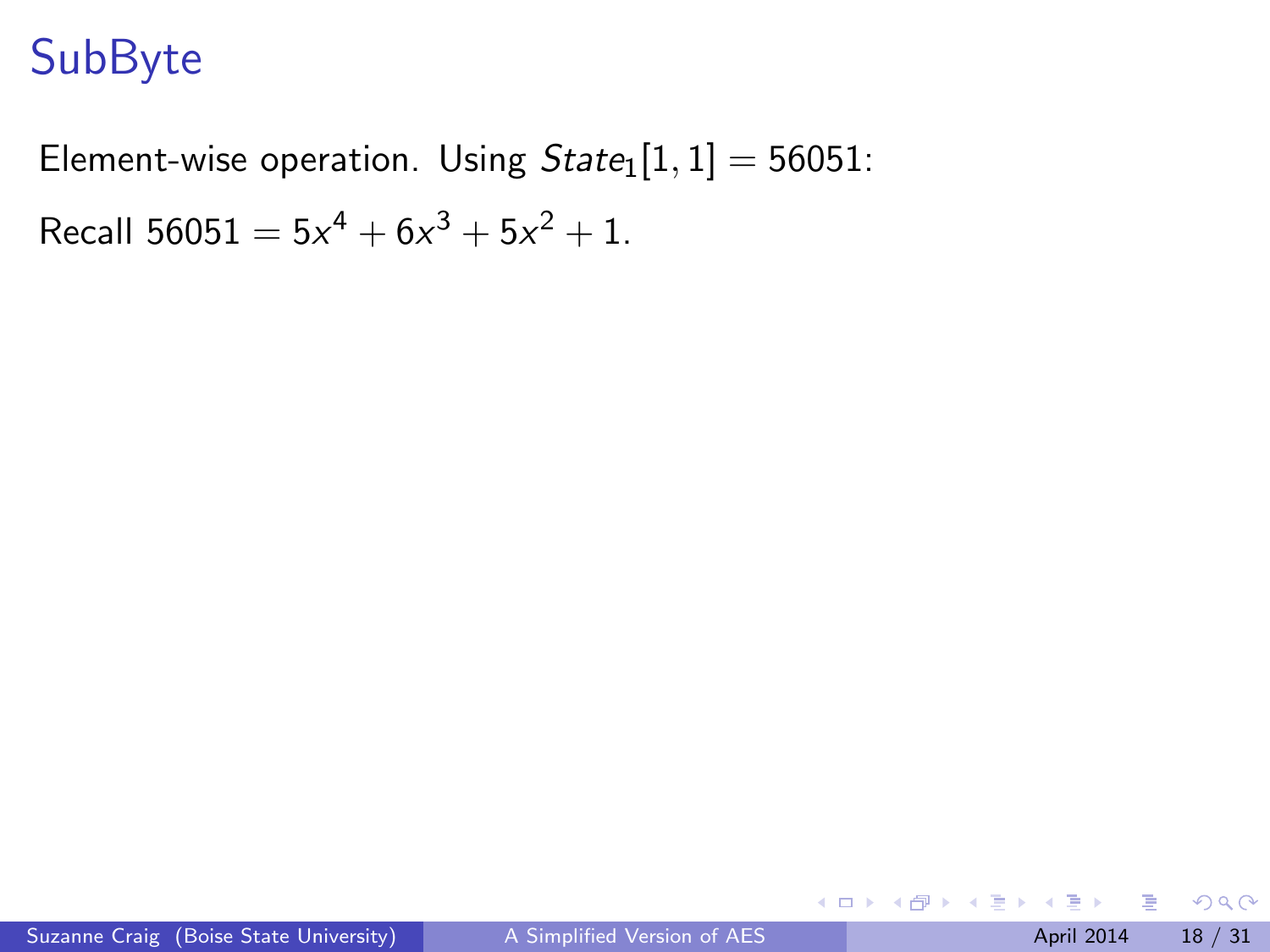Element-wise operation. Using  $State_1[1, 1] = 56051$ :

Recall  $56051 = 5x^4 + 6x^3 + 5x^2 + 1$ .

$$
(56051)^{-1} \in GF(7^5)[x] = 3x^4 + 4x^3 + 5x^2 + x + 2 = 34512
$$
 (11)

 $\leftarrow$   $\Box$ 

 $\left\{ \left\vert \left\langle \left\langle \left\langle \mathbf{q} \right\rangle \right\rangle \right\rangle \right\vert \left\langle \mathbf{q} \right\rangle \right\vert \left\langle \mathbf{q} \right\rangle \right\vert \left\langle \mathbf{q} \right\rangle \right\vert \left\langle \mathbf{q} \right\rangle \left\langle \mathbf{q} \right\rangle \right\vert$ 

 $\equiv$ 

 $299$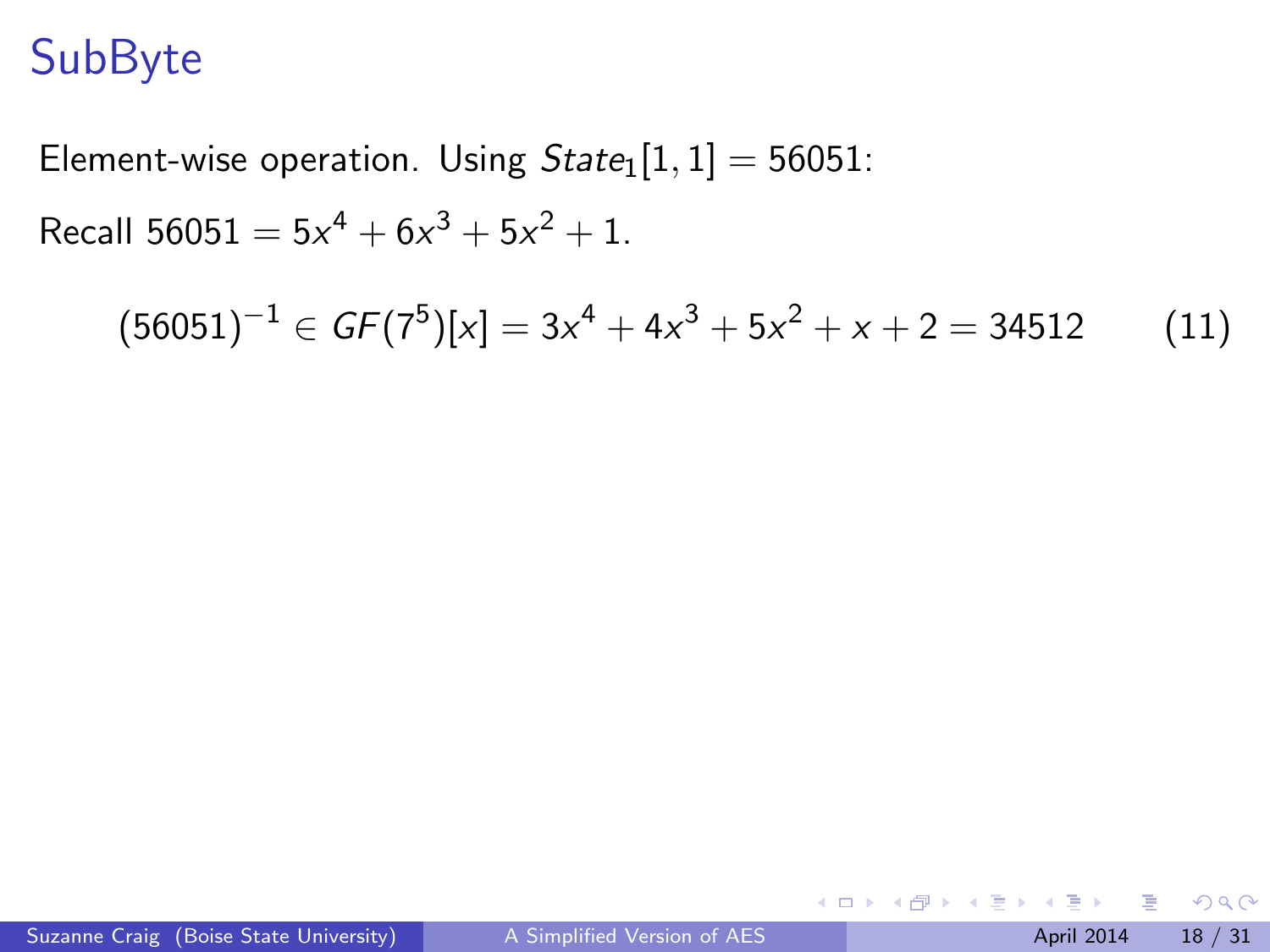Element-wise operation. Using  $State_1[1, 1] = 56051$ : Recall  $56051 = 5x^4 + 6x^3 + 5x^2 + 1$ .

$$
(56051)^{-1} \in GF(7^5)[x] = 3x^4 + 4x^3 + 5x^2 + x + 2 = 34512
$$
 (11)

This is then written as a vector and multiplied by A.

$$
\begin{bmatrix} 0 & 0 & 2 & 5 & 1 \\ 1 & 0 & 0 & 2 & 5 \\ 5 & 1 & 0 & 0 & 2 \\ 2 & 5 & 1 & 0 & 0 \\ 0 & 2 & 5 & 1 & 0 \end{bmatrix} \begin{bmatrix} 3 \\ 4 \\ 5 \\ 1 \\ 2 \end{bmatrix} \text{ mod } 7 = \begin{bmatrix} 3 \\ 1 \\ 2 \\ 3 \\ 6 \end{bmatrix}
$$
 (12)

4 0 8

→ 何 ▶ → ヨ ▶ → ヨ

 $\Omega$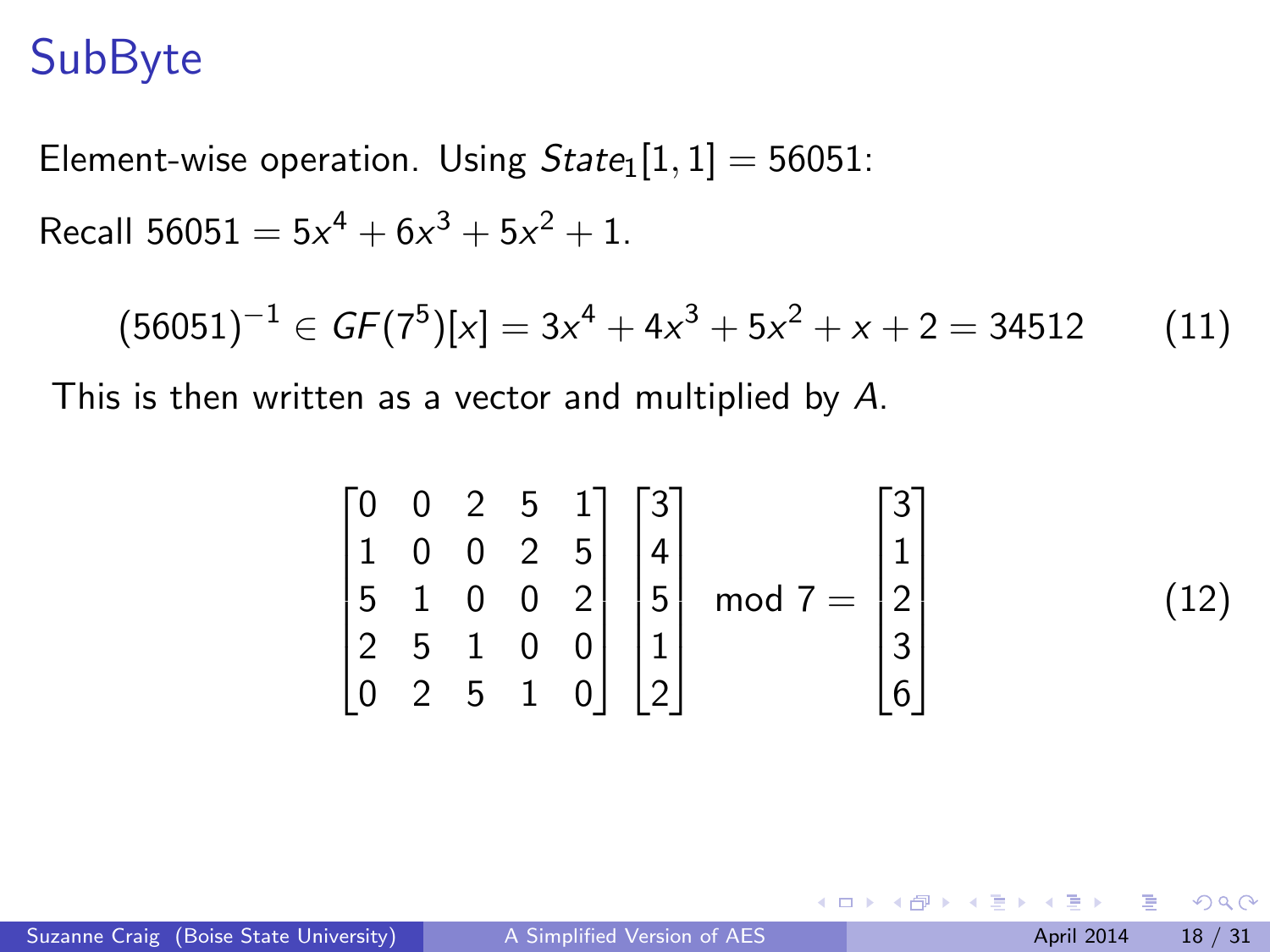Element-wise operation. Using  $State_1[1, 1] = 56051$ : Recall  $56051 = 5x^4 + 6x^3 + 5x^2 + 1$ .

$$
(56051)^{-1} \in GF(7^5)[x] = 3x^4 + 4x^3 + 5x^2 + x + 2 = 34512
$$
 (11)

This is then written as a vector and multiplied by A.

$$
\begin{bmatrix} 0 & 0 & 2 & 5 & 1 \ 1 & 0 & 0 & 2 & 5 \ 5 & 1 & 0 & 0 & 2 \ 2 & 5 & 1 & 0 & 0 \ 0 & 2 & 5 & 1 & 0 \ \end{bmatrix} \begin{bmatrix} 3 \ 4 \ 5 \ 5 \ 1 \ 1 \ 2 \ 2 \end{bmatrix} \text{ mod } 7 = \begin{bmatrix} 3 \ 1 \ 2 \ 3 \ 6 \end{bmatrix}
$$
(12)  

$$
\lambda(56051) = 31236
$$
(13)

**K ロ ト K 何 ト K ヨ ト K**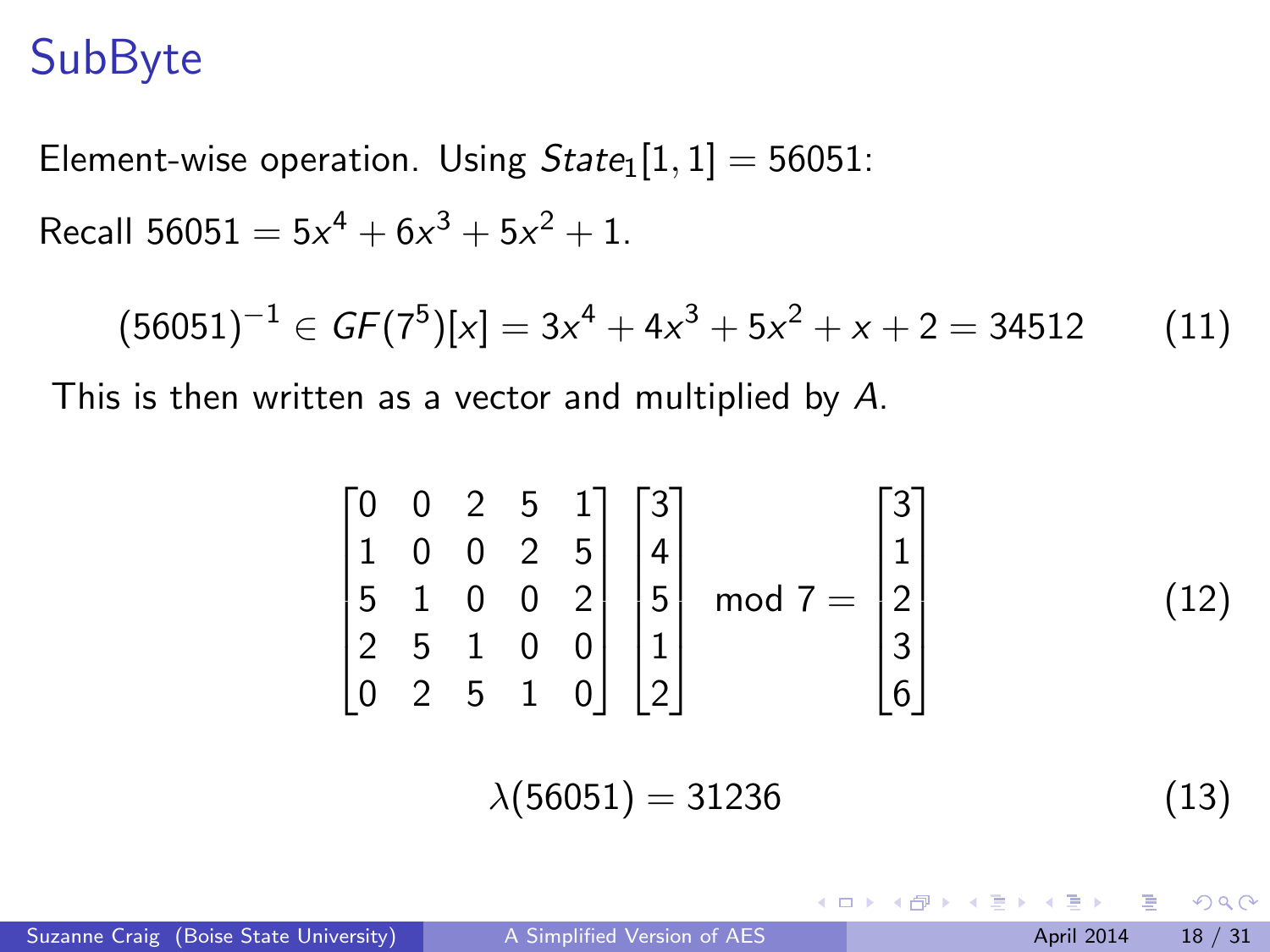$$
State_2 = \begin{bmatrix} 31236 & 42401 & 31643 & 26163 \\ 50355 & 33213 & 03400 & 20505 \\ 20244 & 55455 & 46500 & 02241 \\ 32315 & 15004 & 22153 & 25363 \end{bmatrix}
$$

(14)

重

 $299$ 

イロト イ部 トメ ヨ トメ ヨト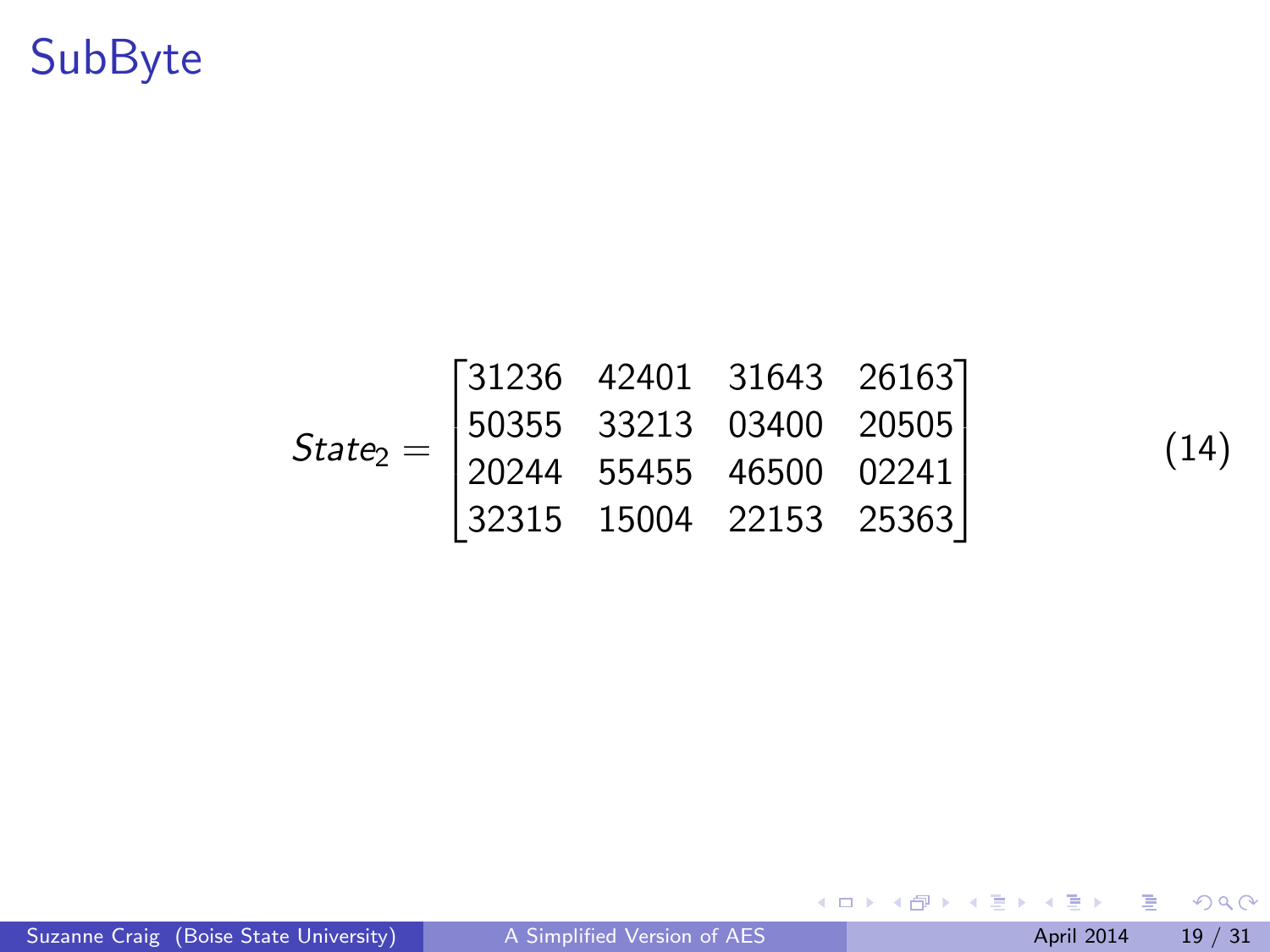#### **ShiftRow**

| $State_3 = \pi(State_2) =$ | \n <table>\n<tbody>\n<tr>\n<td><math>31236</math></td>\n<td><math>42401</math></td>\n<td><math>31643</math></td>\n<td><math>26163</math></td>\n</tr>\n<tr>\n<td><math>33213</math></td>\n<td><math>03400</math></td>\n<td><math>20505</math></td>\n<td><math>50355</math></td>\n</tr>\n<tr>\n<td><math>46500</math></td>\n<td><math>02241</math></td>\n<td><math>20244</math></td>\n<td><math>55455</math></td>\n</tr>\n<tr>\n<td><math>25363</math></td>\n<td><math>32315</math></td>\n<td><math>15004</math></td>\n<td><math>22153</math></td>\n</tr>\n</tbody>\n</table> | $31236$ | $42401$ | $31643$ | $26163$ | $33213$ | $03400$ | $20505$ | $50355$ | $46500$ | $02241$ | $20244$ | $55455$ | $25363$ | $32315$ | $15004$ | $22153$ |
|----------------------------|-----------------------------------------------------------------------------------------------------------------------------------------------------------------------------------------------------------------------------------------------------------------------------------------------------------------------------------------------------------------------------------------------------------------------------------------------------------------------------------------------------------------------------------------------------------------------------|---------|---------|---------|---------|---------|---------|---------|---------|---------|---------|---------|---------|---------|---------|---------|---------|
| $31236$                    | $42401$                                                                                                                                                                                                                                                                                                                                                                                                                                                                                                                                                                     | $31643$ | $26163$ |         |         |         |         |         |         |         |         |         |         |         |         |         |         |
| $33213$                    | $03400$                                                                                                                                                                                                                                                                                                                                                                                                                                                                                                                                                                     | $20505$ | $50355$ |         |         |         |         |         |         |         |         |         |         |         |         |         |         |
| $46500$                    | $02241$                                                                                                                                                                                                                                                                                                                                                                                                                                                                                                                                                                     | $20244$ | $55455$ |         |         |         |         |         |         |         |         |         |         |         |         |         |         |
| $25363$                    | $32315$                                                                                                                                                                                                                                                                                                                                                                                                                                                                                                                                                                     | $15004$ | $22153$ |         |         |         |         |         |         |         |         |         |         |         |         |         |         |

(15)

重

 $2990$ 

イロト イ部 トメ ヨ トメ ヨト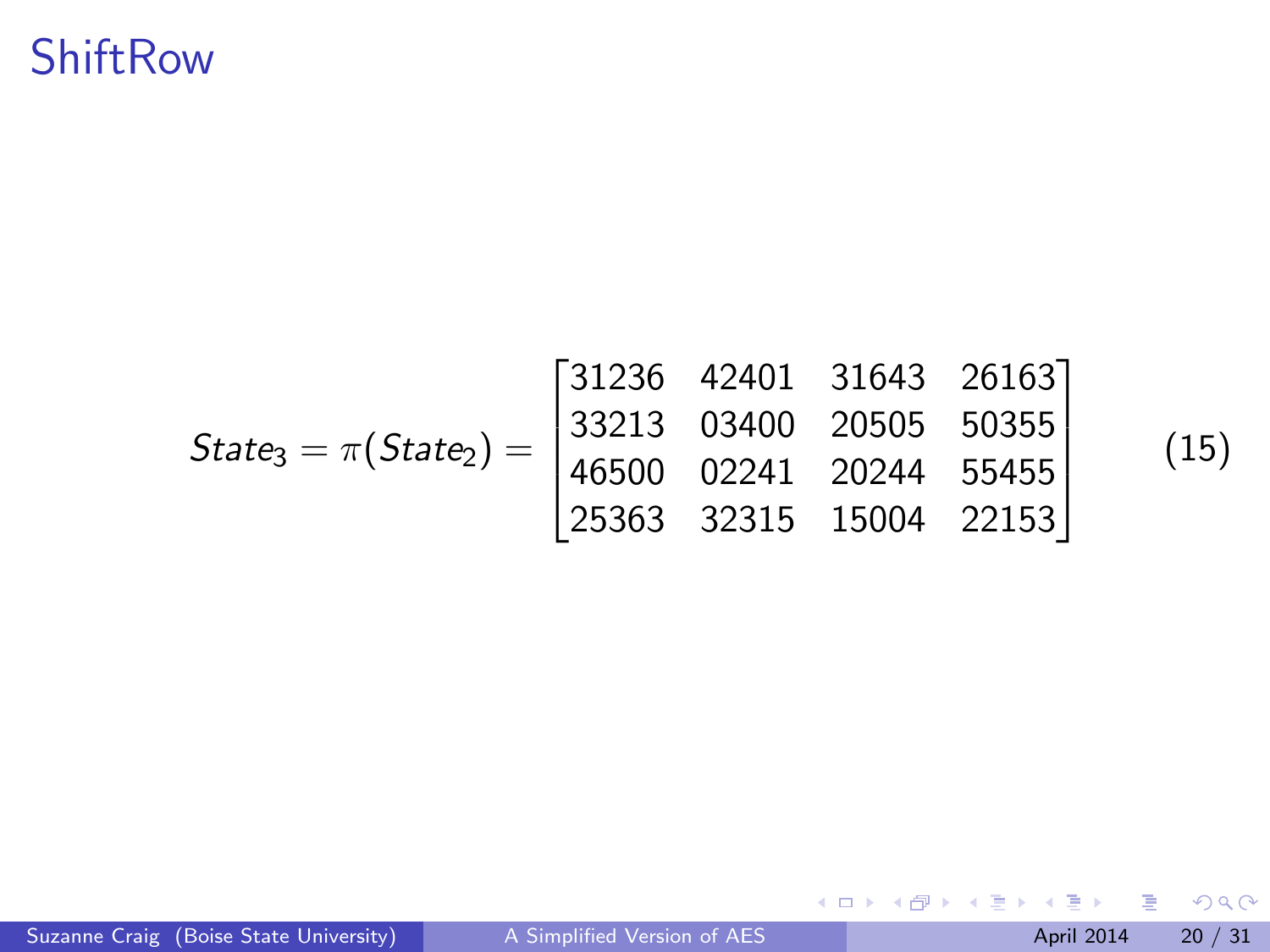### MixColumn

Using the first column of  $State_3$ :

$$
\begin{bmatrix} 0 & 1 & 1 & 3 \ 3 & 0 & 1 & 1 \ 1 & 3 & 0 & 1 \ 1 & 1 & 3 & 0 \ \end{bmatrix} \begin{bmatrix} 31236 \ 33213 \ 46500 \ 25363 \end{bmatrix} = 0(31236) \oplus 1(33213) \oplus 1(46500) \oplus 3(25363)
$$
\n(16)

$$
= 0 \oplus 33213 \oplus 46500 \oplus 61242 = 63255
$$
 (17)

 $\leftarrow$   $\Box$ 

This returns the first element of the first column. Each row in the C matrix returns the corresponding element in the column output.

 $\Omega$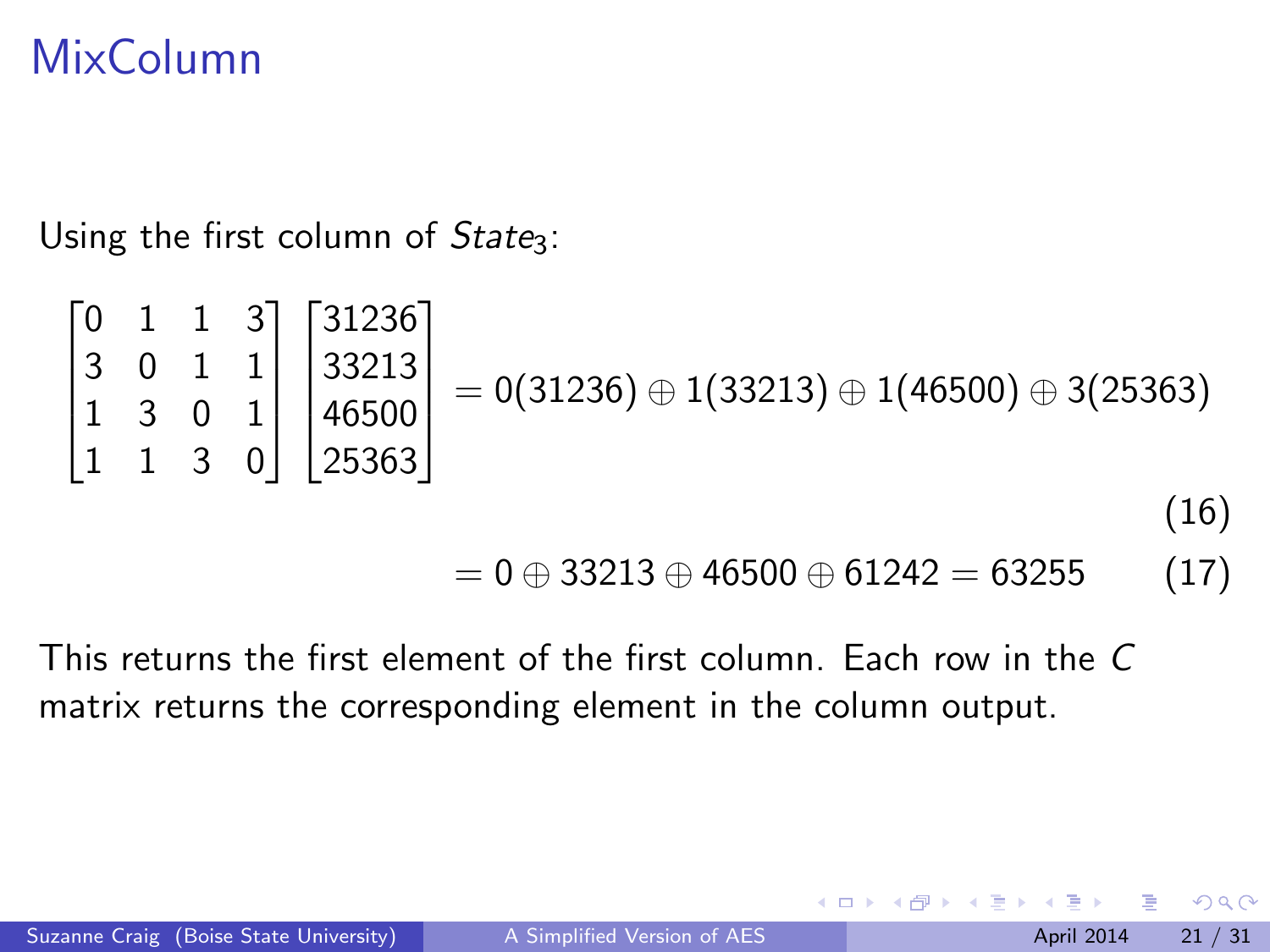Performing this operation on all four columns returns:

$$
State_4 = \rho(State_3) = \begin{bmatrix} 63255 & 24102 & 01040 & 24345 \\ 10010 & 30356 & 51623 & 64103 \\ 01454 & 03662 & 36041 & 51450 \\ 41542 & 44054 & 41326 & 10252 \end{bmatrix}
$$

(18)

◆ ロ ▶ → 伊

 $\rightarrow$ ∢ 三 下  $299$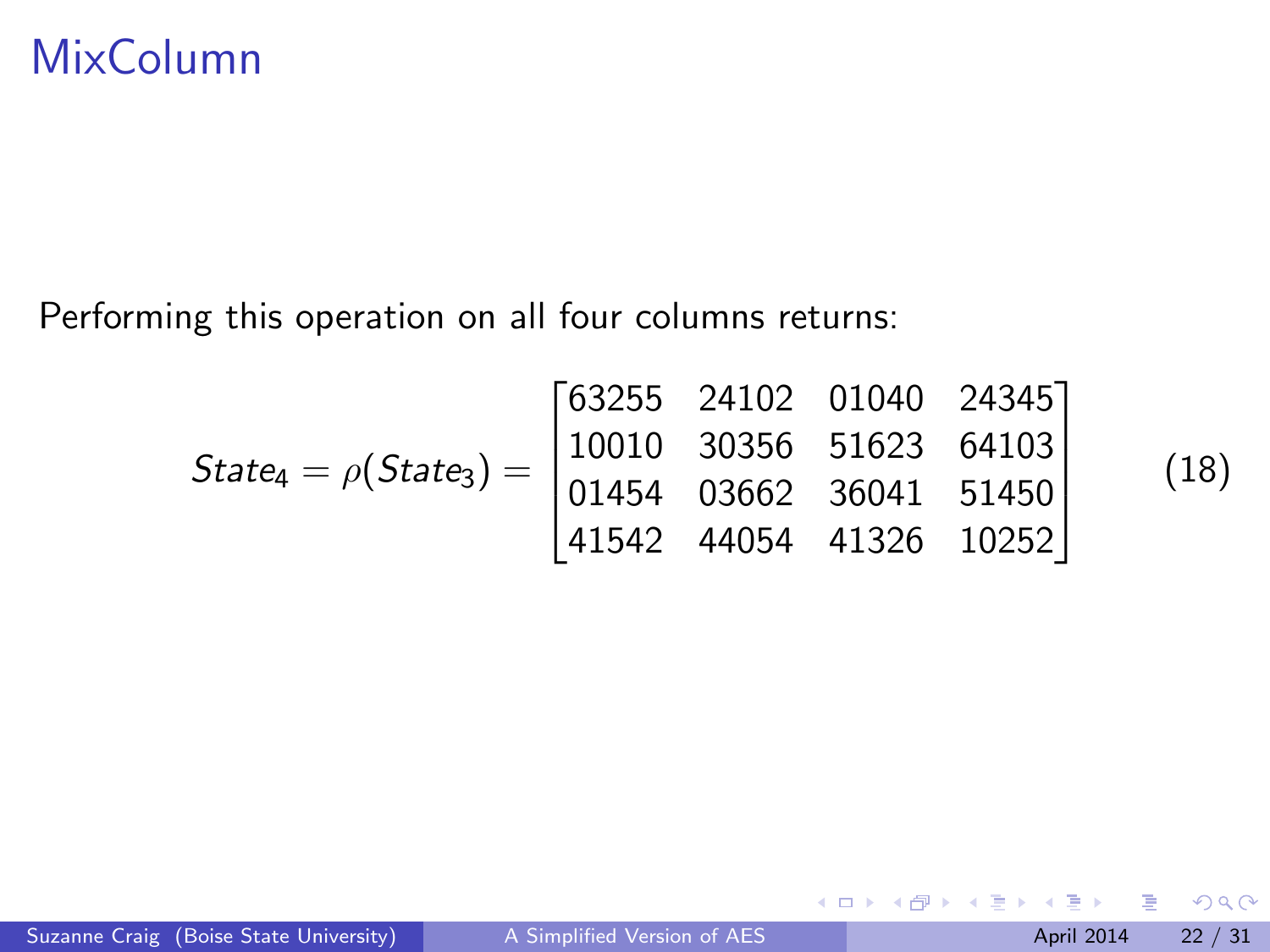#### **Ciphertext**

Performing the round functions in the order required by the AES encryption function with 1 intermediate round, we get:

| $\mathcal{C} =$ |  | $\begin{bmatrix} 10155 & 63014 & 33431 & 20544 \ 11530 & 05461 & 33345 & 50516 \ 33532 & 20212 & 52063 & 14524 \end{bmatrix}$ |  |
|-----------------|--|-------------------------------------------------------------------------------------------------------------------------------|--|
|                 |  | $\begin{bmatrix} 63212 & 44645 & 22405 & 54363 \end{bmatrix}$                                                                 |  |

(19)

 $\leftarrow$   $\Box$ 

化医头头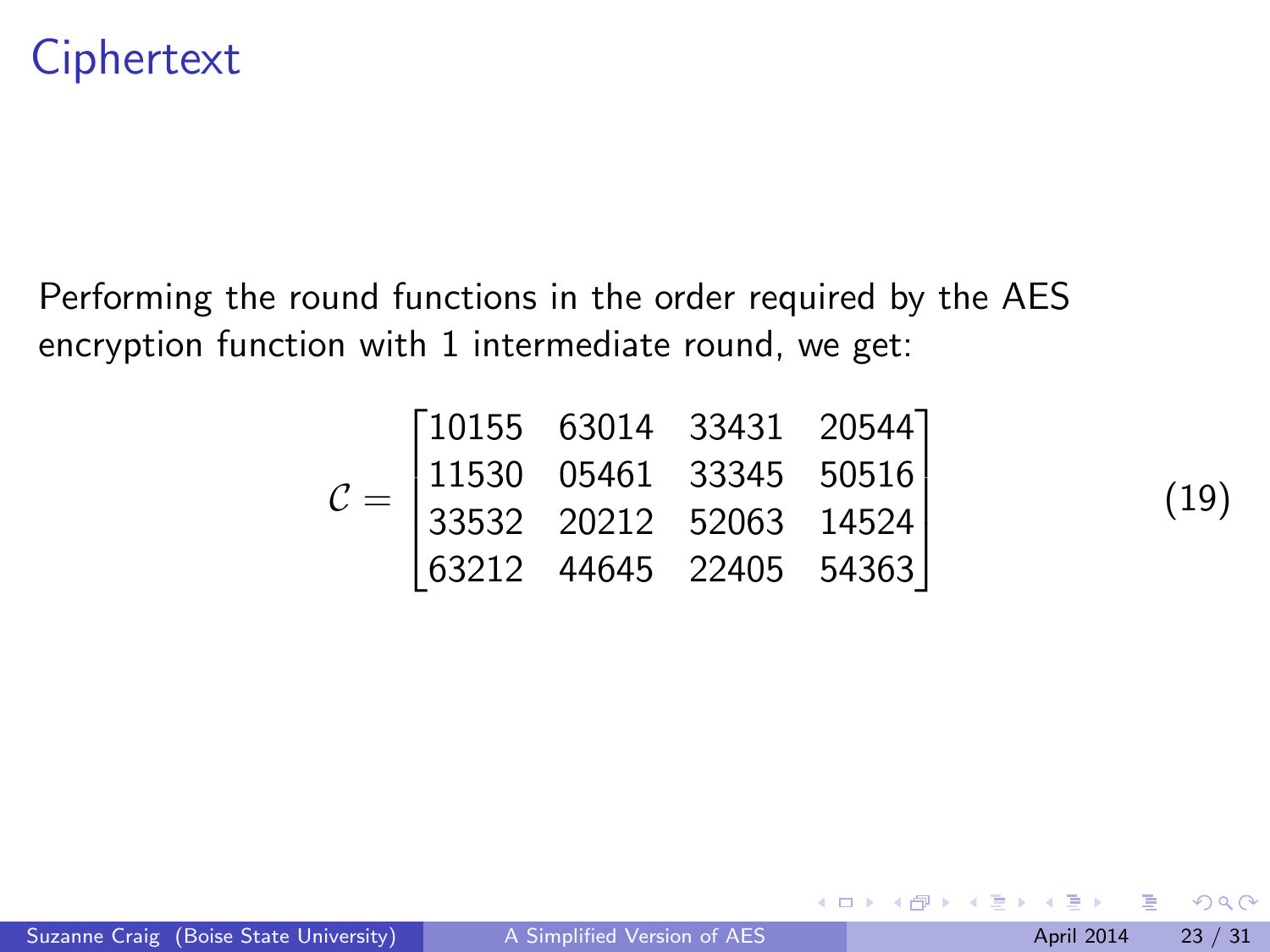The decryption algorithm is the encryption algorithm backwards, with the round functions changed to produce their inverses.

4.0.3

E K K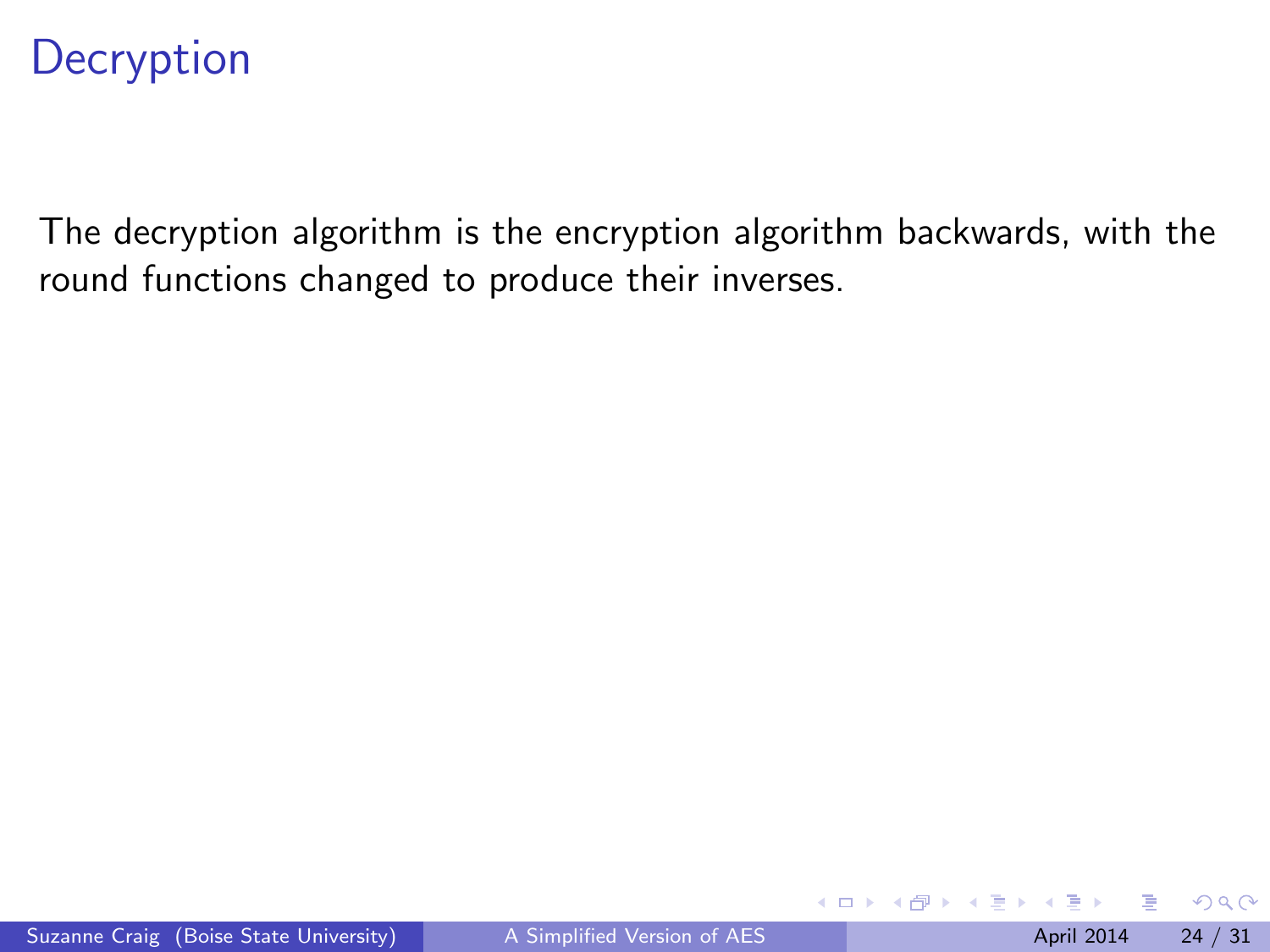The decryption algorithm is the encryption algorithm backwards, with the round functions changed to produce their inverses.

**InvSubByte** requires an inverted A matrix in  $\mathbb{Z}_7$ , and rather than find the inverse of the input, you find the inverse of the output.

4 日下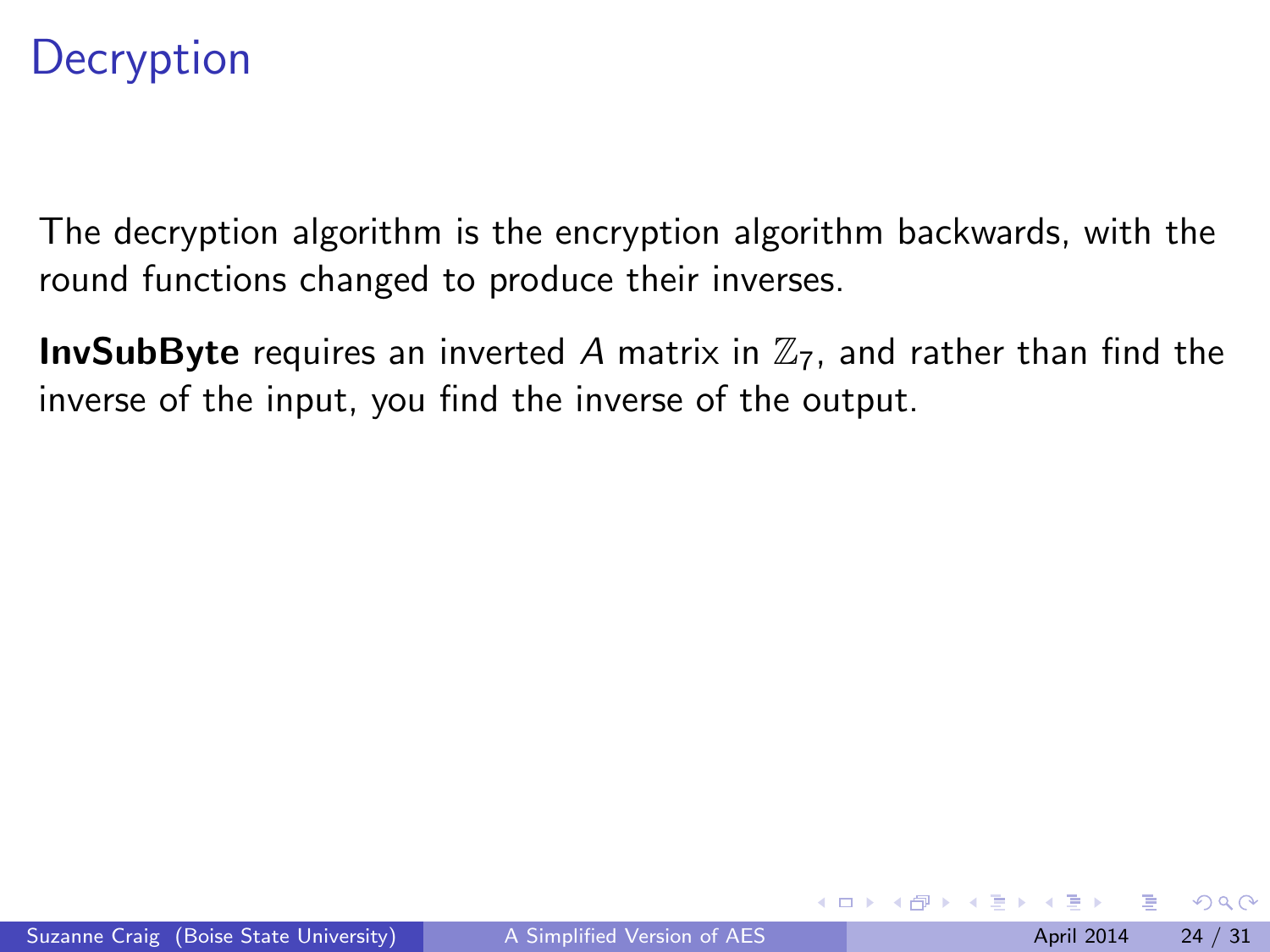The decryption algorithm is the encryption algorithm backwards, with the round functions changed to produce their inverses.

**InvSubByte** requires an inverted A matrix in  $\mathbb{Z}_7$ , and rather than find the inverse of the input, you find the inverse of the output.

**InvShiftRow** requires identical offsets for each row, but rather than shifting to the left you shift to the right.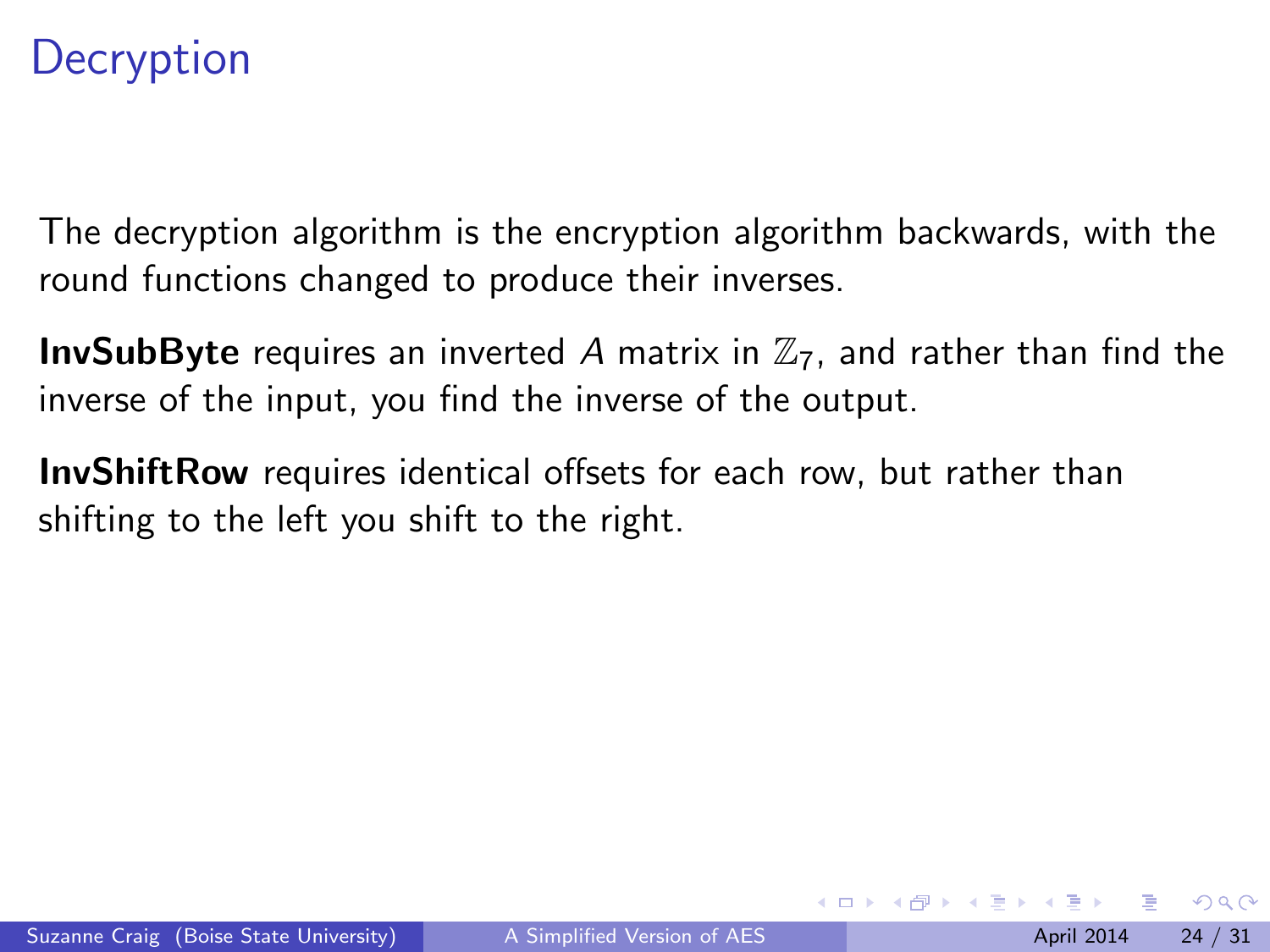The decryption algorithm is the encryption algorithm backwards, with the round functions changed to produce their inverses.

**InvSubByte** requires an inverted A matrix in  $\mathbb{Z}_7$ , and rather than find the inverse of the input, you find the inverse of the output.

**InvShiftRow** requires identical offsets for each row, but rather than shifting to the left you shift to the right.

SubtractRoundKey means adding the additive inverse modulo 7 in a rit-wise operation.

 $\Omega$ 

医毛囊 医牙骨下的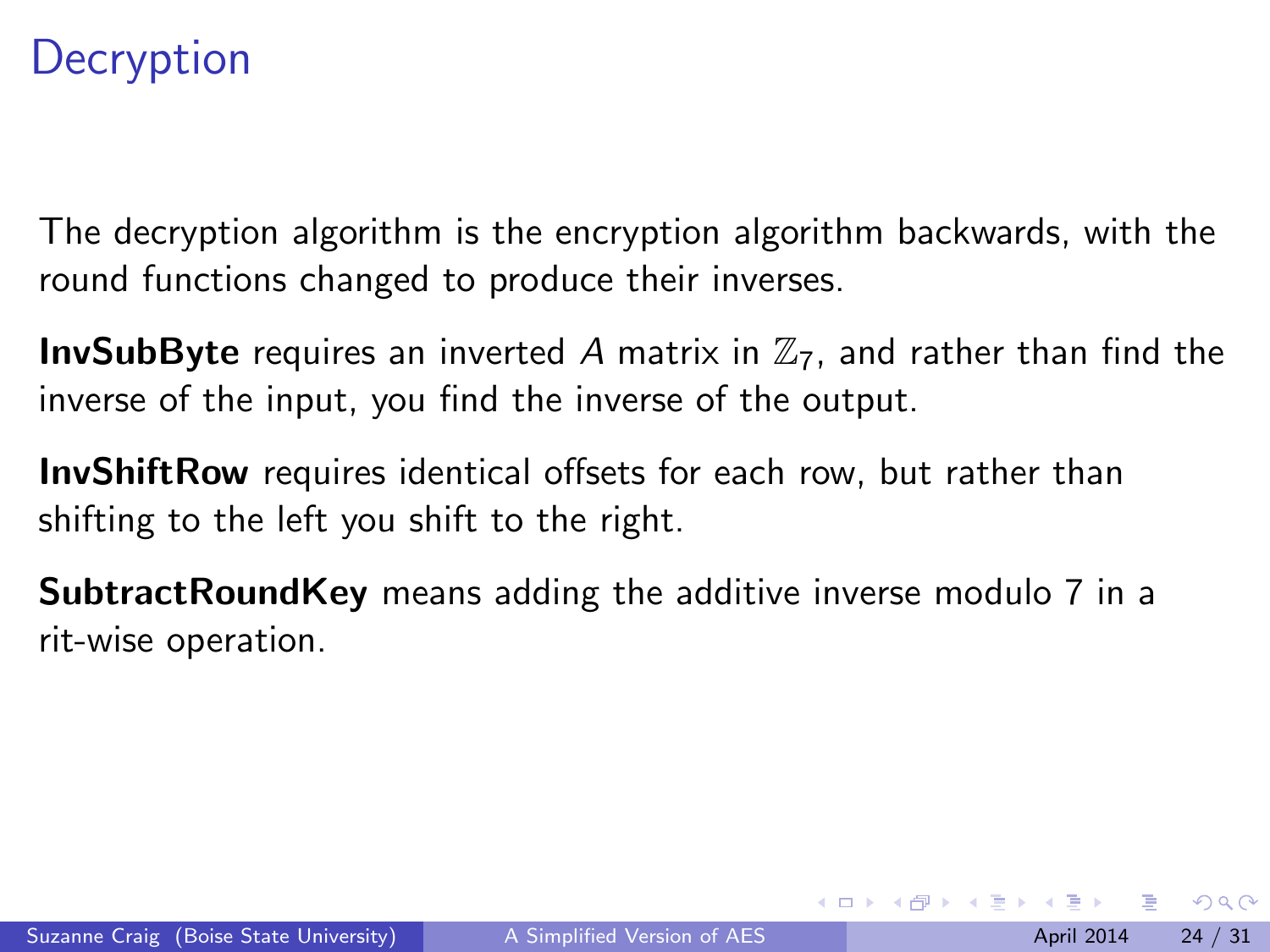The decryption algorithm is the encryption algorithm backwards, with the round functions changed to produce their inverses.

**InvSubByte** requires an inverted A matrix in  $\mathbb{Z}_7$ , and rather than find the inverse of the input, you find the inverse of the output.

**InvShiftRow** requires identical offsets for each row, but rather than shifting to the left you shift to the right.

SubtractRoundKey means adding the additive inverse modulo 7 in a rit-wise operation.

**InvMixColumn** simply requires that the inverse C matrix in  $\mathbb{Z}_7$  be used.

 $\Omega$ 

 $\mathbf{A} \equiv \mathbf{A} + \mathbf{A} \mathbf{B} + \mathbf{A} \mathbf{B} + \mathbf{A} \mathbf{B} + \mathbf{B} \mathbf{B}$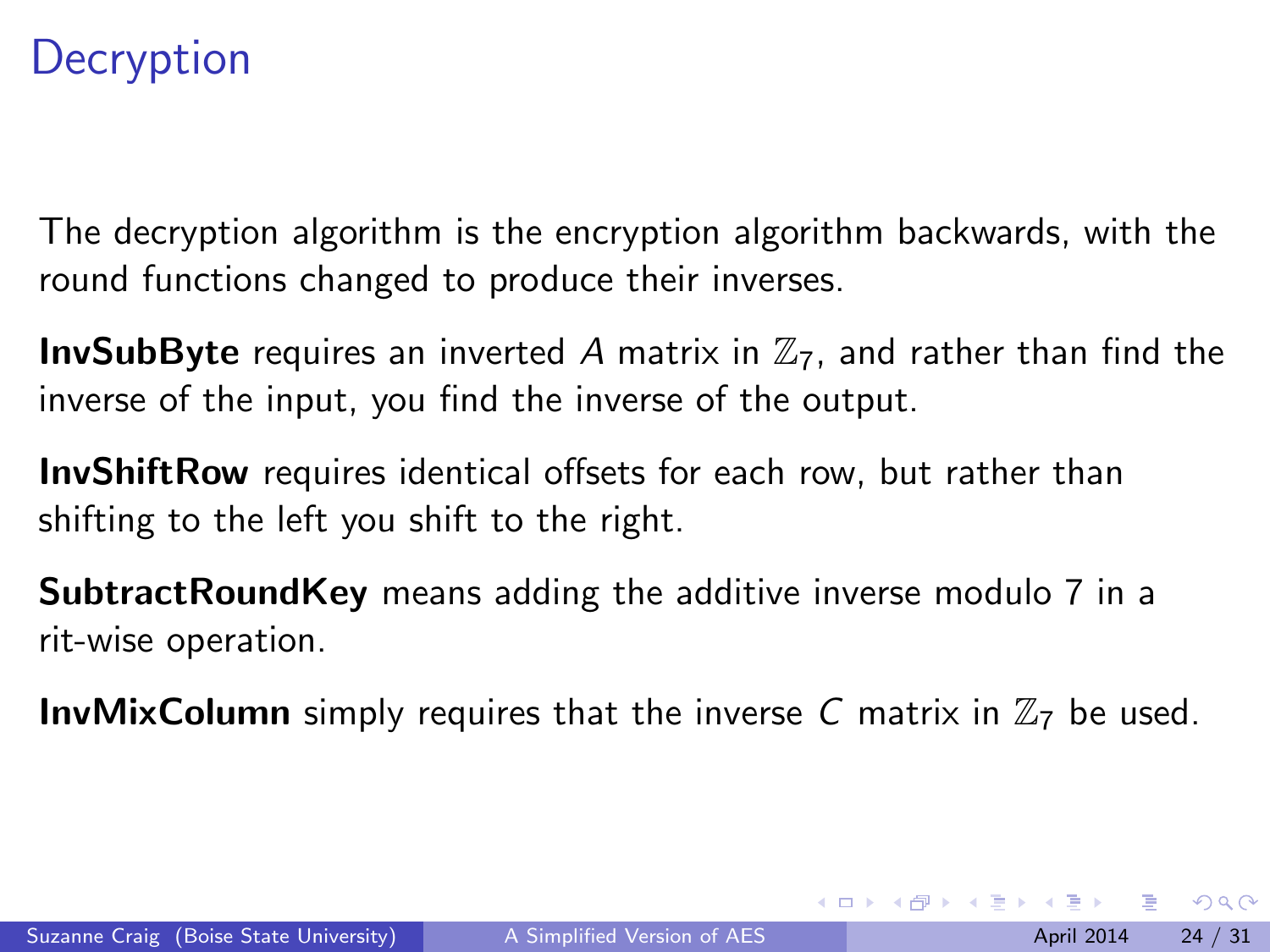$$
A^{-1} = \begin{bmatrix} 4 & 6 & 4 & 5 & 3 \\ 3 & 4 & 6 & 4 & 5 \\ 5 & 3 & 4 & 6 & 4 \\ 4 & 5 & 3 & 4 & 6 \\ 6 & 4 & 5 & 3 & 4 \end{bmatrix}
$$

$$
C^{-1} = \begin{bmatrix} 5 & 5 & 1 & 6 \\ 6 & 5 & 5 & 1 \\ 1 & 6 & 5 & 5 \\ 5 & 1 & 6 & 5 \end{bmatrix}
$$

(20)

(21)

 $299$ 

Suzanne Craig (Boise State University) [A Simplified Version of AES](#page-1-0) April 2014 25 / 31

重

イロト イ部 トメ ヨ トメ ヨト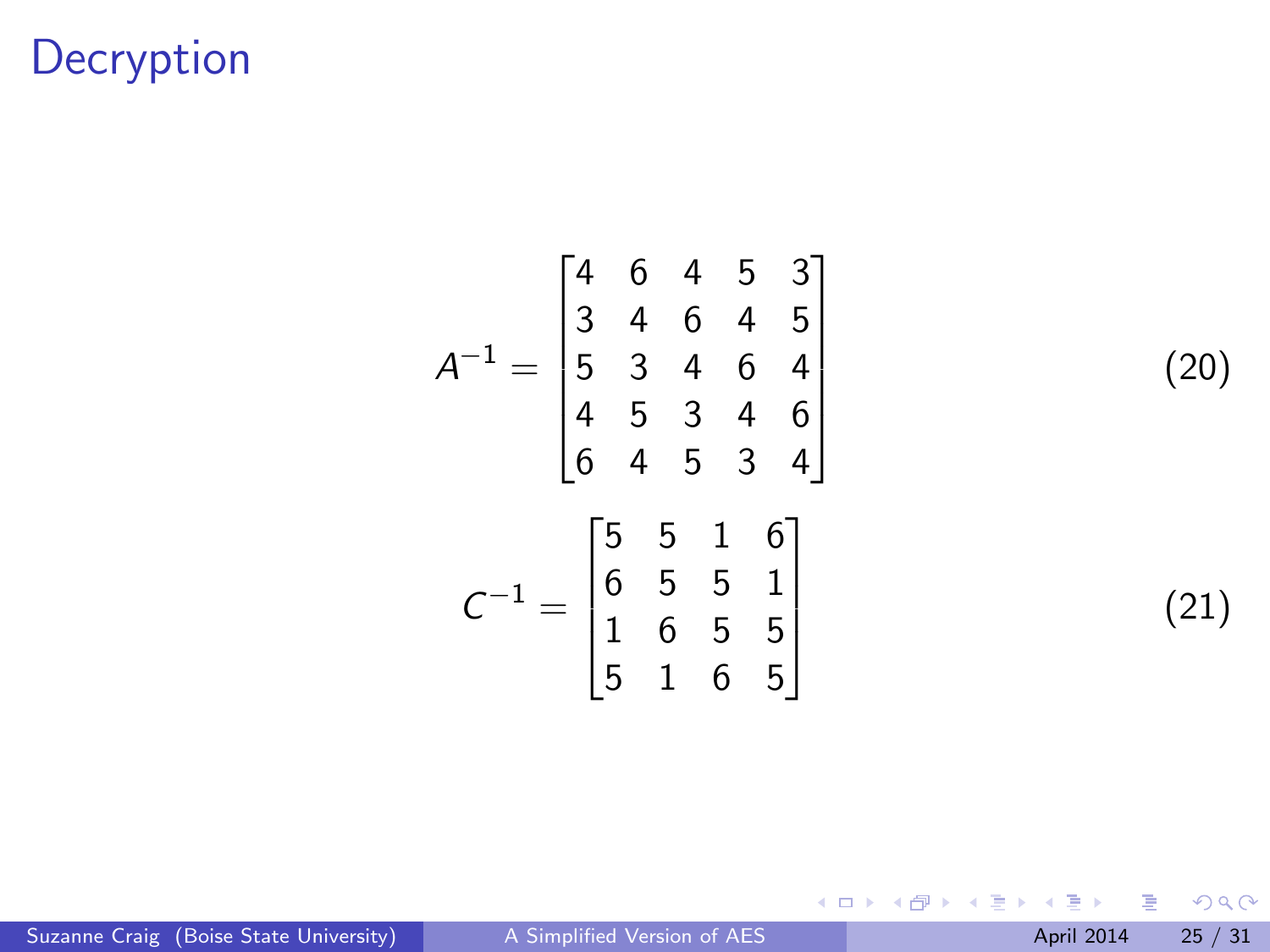#### Section 4

#### <span id="page-47-0"></span>[Results and Future Work](#page-47-0)

**≮ロ ▶ (伊 )** 

 $-4.25 + 4.$ 舌  $299$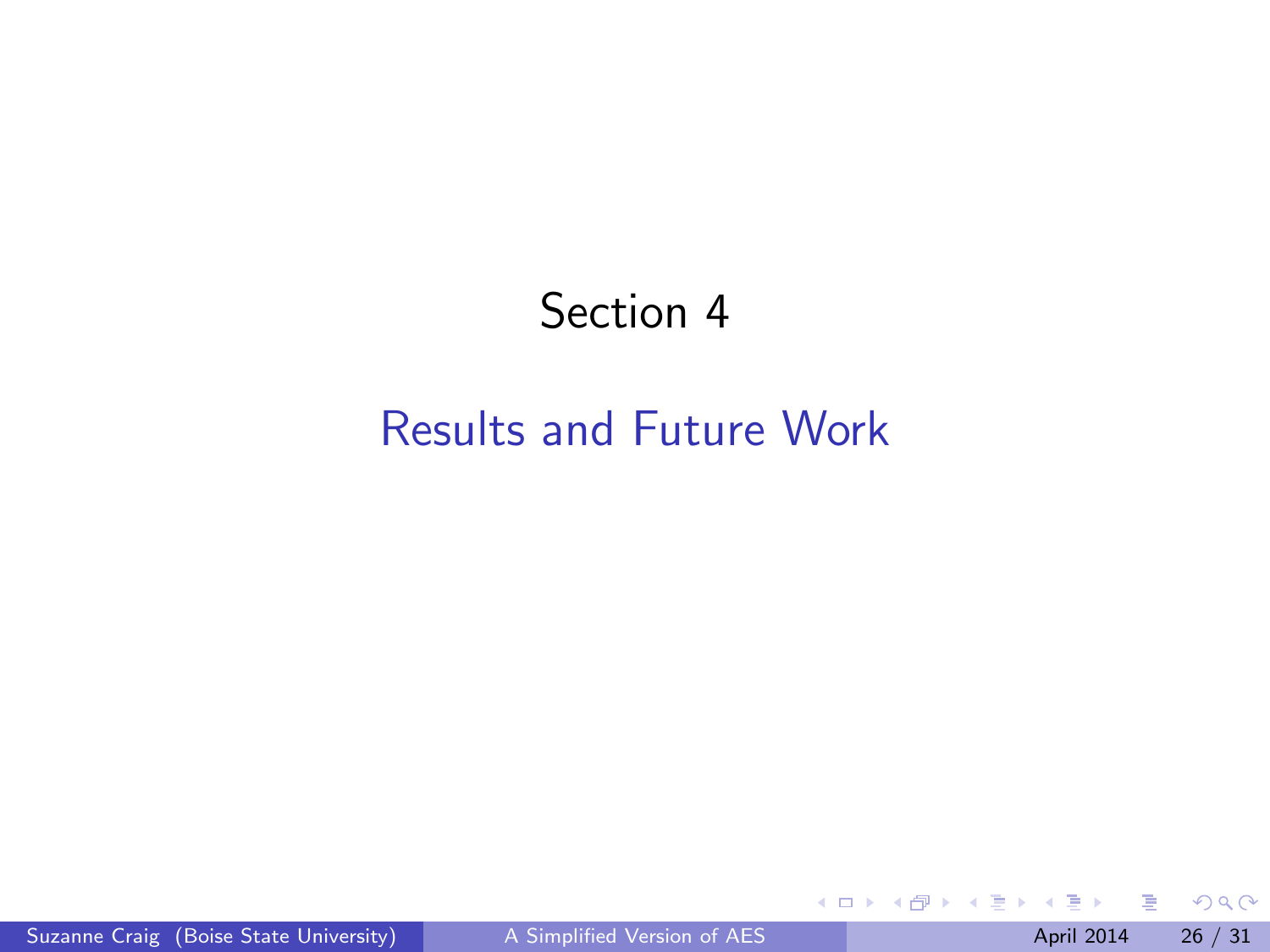#### **Results**

#### Theorem

The simplified version of AES over the field  $GF(7^5)$  is well-defined.

#### **Conjecture**

There are no MDS matrices of size greater than n in fields with characteristic n.

4 0 8

∋⊳⊣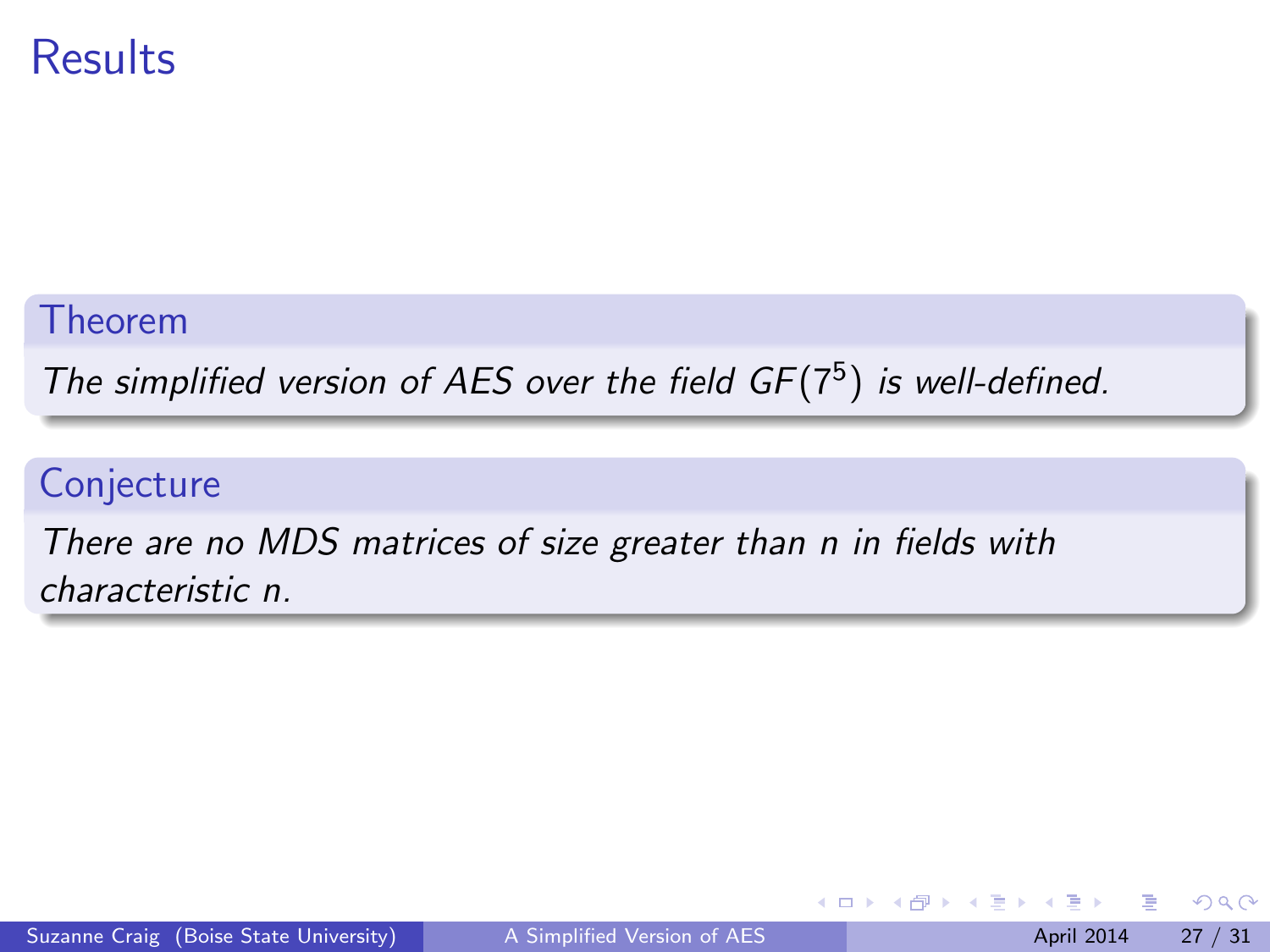#### Future Work

- Work on conjectural result regarding MDS matrices.
- Conduct cryptanalysis on simplified AES to determine possible effects of increased characteristic.

4 0 8

 $\Omega$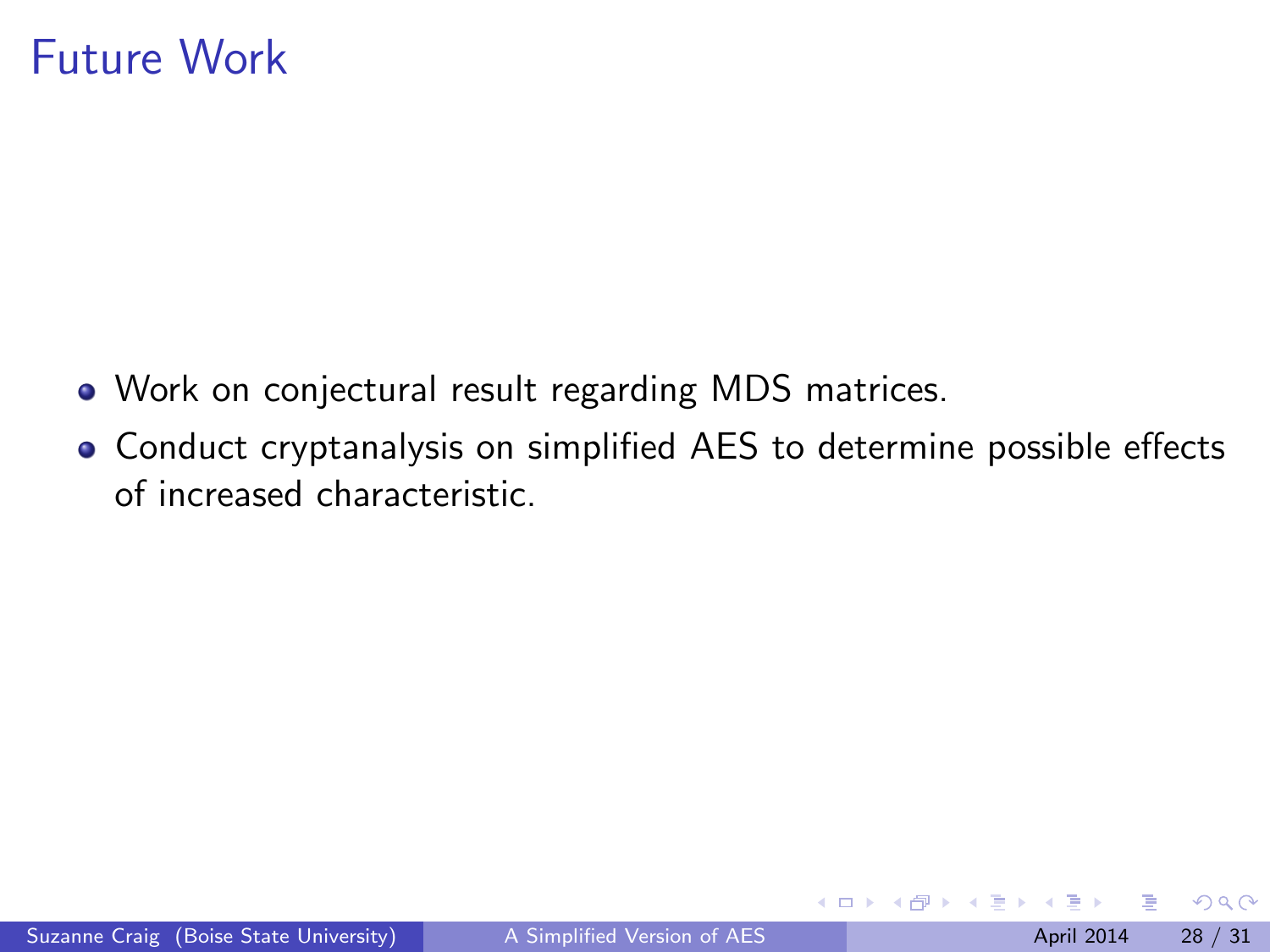#### <span id="page-50-0"></span>Acknowledgements

- **Boise State Department of Mathematics**
- **Boise State Honors College**
- Boise State Student Research Initiative Program

And a special thanks to my faculty mentor, Liljana Babinkostova, PhD, and colleague David Albertson for assistance with Maple.

 $\Omega$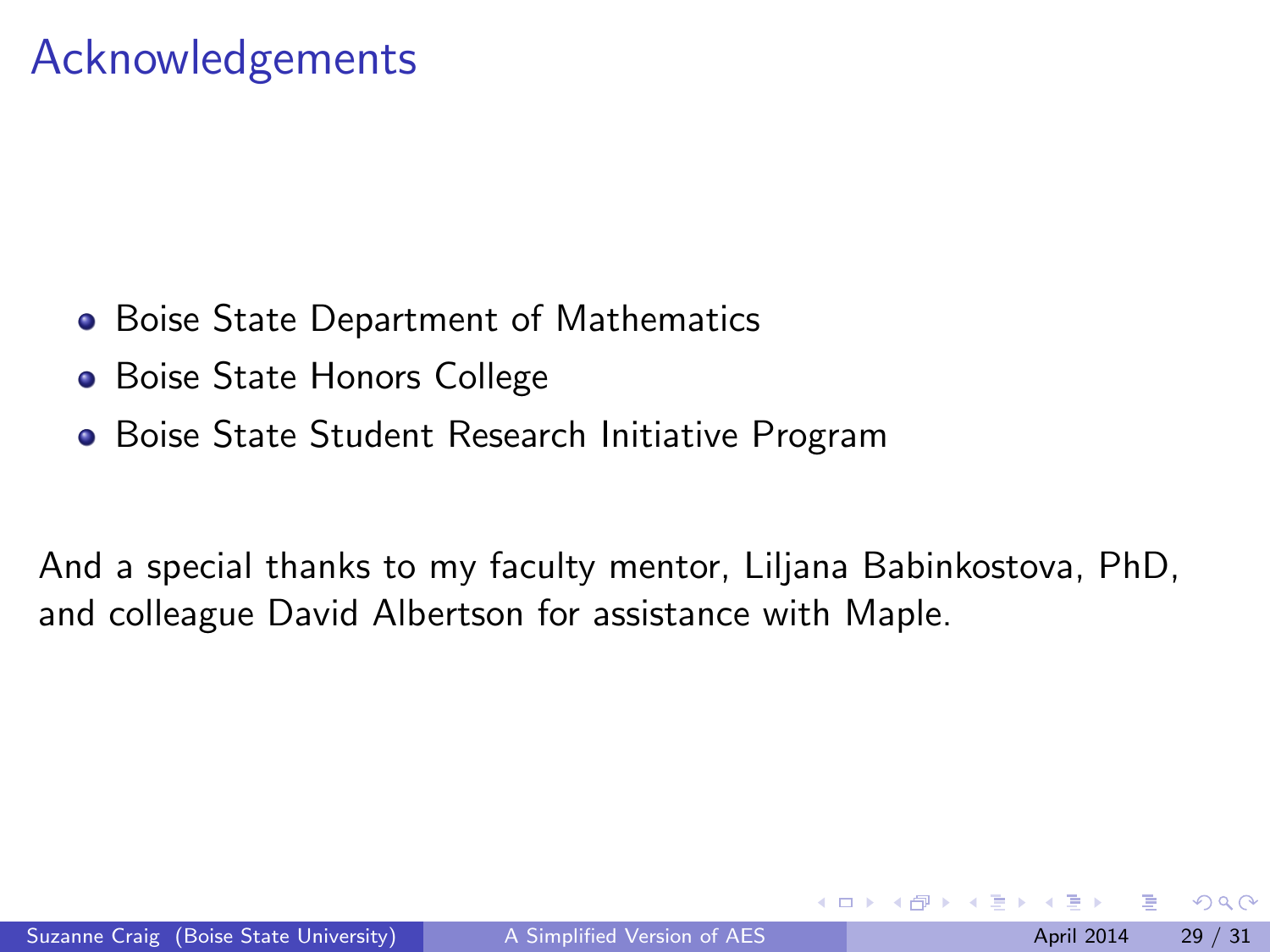#### References I

- C. Cid, S. Murphy and M.J.B. Robshaw. "Small Scale Variants of the AES," Proceedings of Fast Software Encryption, Springer-Verlag, (2005).
- K. Cartrysse and J.C.A van der Lubbe, "The Advanced Encryption Standard: Rijndael," Basic Methods of Cryptography, Cambridge University Press (2004).

#### M. Musa, et. al.

"A Simplified AES Algorithm and its Linear and Differential Cryptanalysis,"

Cryptologia, Vol. 27, No. 2 (2003), pp. 148-177. http://www.tandfonline.com/doi/pdf/10.1080/0161-110391891838

#### L. Babinkostova, et. al.,

"Algebraic properties of generalized Rijndael-like ciphers,"

Accessed 20 October 2013, arXiv:1210.7942 [math.GR]

 $\Omega$ 

イロト イ押ト イヨト イヨト